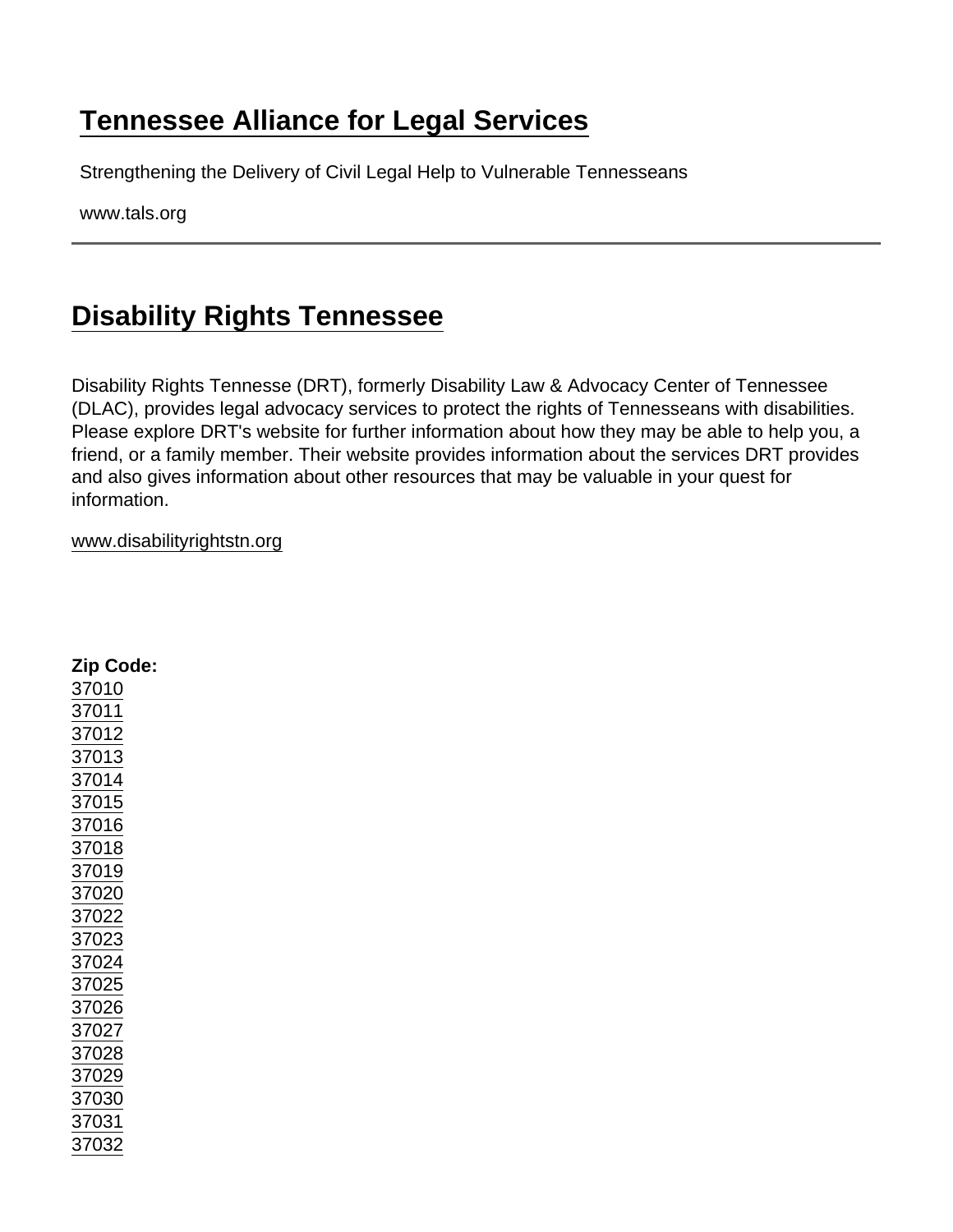| 37033                                                                                                                                                                                                                                  |
|----------------------------------------------------------------------------------------------------------------------------------------------------------------------------------------------------------------------------------------|
| 034                                                                                                                                                                                                                                    |
| $\frac{37}{2}$                                                                                                                                                                                                                         |
|                                                                                                                                                                                                                                        |
|                                                                                                                                                                                                                                        |
|                                                                                                                                                                                                                                        |
|                                                                                                                                                                                                                                        |
|                                                                                                                                                                                                                                        |
|                                                                                                                                                                                                                                        |
|                                                                                                                                                                                                                                        |
|                                                                                                                                                                                                                                        |
|                                                                                                                                                                                                                                        |
| $\frac{\frac{1284}{27035}}{\frac{37036}{37037}}$ $\frac{37037}{37041}$ $\frac{37041}{37042}$                                                                                                                                           |
|                                                                                                                                                                                                                                        |
|                                                                                                                                                                                                                                        |
|                                                                                                                                                                                                                                        |
|                                                                                                                                                                                                                                        |
|                                                                                                                                                                                                                                        |
|                                                                                                                                                                                                                                        |
|                                                                                                                                                                                                                                        |
|                                                                                                                                                                                                                                        |
|                                                                                                                                                                                                                                        |
|                                                                                                                                                                                                                                        |
|                                                                                                                                                                                                                                        |
|                                                                                                                                                                                                                                        |
|                                                                                                                                                                                                                                        |
|                                                                                                                                                                                                                                        |
|                                                                                                                                                                                                                                        |
|                                                                                                                                                                                                                                        |
|                                                                                                                                                                                                                                        |
|                                                                                                                                                                                                                                        |
|                                                                                                                                                                                                                                        |
|                                                                                                                                                                                                                                        |
|                                                                                                                                                                                                                                        |
|                                                                                                                                                                                                                                        |
|                                                                                                                                                                                                                                        |
|                                                                                                                                                                                                                                        |
|                                                                                                                                                                                                                                        |
|                                                                                                                                                                                                                                        |
|                                                                                                                                                                                                                                        |
|                                                                                                                                                                                                                                        |
|                                                                                                                                                                                                                                        |
|                                                                                                                                                                                                                                        |
|                                                                                                                                                                                                                                        |
|                                                                                                                                                                                                                                        |
|                                                                                                                                                                                                                                        |
|                                                                                                                                                                                                                                        |
|                                                                                                                                                                                                                                        |
|                                                                                                                                                                                                                                        |
| 37042<br>37043<br>37044<br>37044<br>37048<br>37048<br>37050<br>37052<br>37055<br>37055<br>37055<br>37055<br>37055<br>37055<br>37055<br>37055<br>37055<br>37055<br>37055<br>37055<br>37055<br>37055<br>37055<br>37055<br>37055<br>37055 |
|                                                                                                                                                                                                                                        |
|                                                                                                                                                                                                                                        |
|                                                                                                                                                                                                                                        |
|                                                                                                                                                                                                                                        |
|                                                                                                                                                                                                                                        |
|                                                                                                                                                                                                                                        |
|                                                                                                                                                                                                                                        |
|                                                                                                                                                                                                                                        |
| <u>97063</u><br>37063<br>37064<br>37065<br>37066<br>37067                                                                                                                                                                              |
|                                                                                                                                                                                                                                        |
|                                                                                                                                                                                                                                        |
| 87068<br>87069                                                                                                                                                                                                                         |
|                                                                                                                                                                                                                                        |
|                                                                                                                                                                                                                                        |
|                                                                                                                                                                                                                                        |
|                                                                                                                                                                                                                                        |
|                                                                                                                                                                                                                                        |
|                                                                                                                                                                                                                                        |
|                                                                                                                                                                                                                                        |
|                                                                                                                                                                                                                                        |
|                                                                                                                                                                                                                                        |
|                                                                                                                                                                                                                                        |
|                                                                                                                                                                                                                                        |
|                                                                                                                                                                                                                                        |
|                                                                                                                                                                                                                                        |
|                                                                                                                                                                                                                                        |
|                                                                                                                                                                                                                                        |
|                                                                                                                                                                                                                                        |
| 37070<br>37071<br>37072<br>37073<br>37075<br>37075<br>37076<br>37077<br>37077                                                                                                                                                          |
|                                                                                                                                                                                                                                        |
|                                                                                                                                                                                                                                        |
|                                                                                                                                                                                                                                        |
|                                                                                                                                                                                                                                        |
|                                                                                                                                                                                                                                        |
|                                                                                                                                                                                                                                        |
|                                                                                                                                                                                                                                        |
|                                                                                                                                                                                                                                        |
| $\frac{37079}{37079}$ $\frac{37080}{37082}$ $\frac{37083}{37085}$<br>37086                                                                                                                                                             |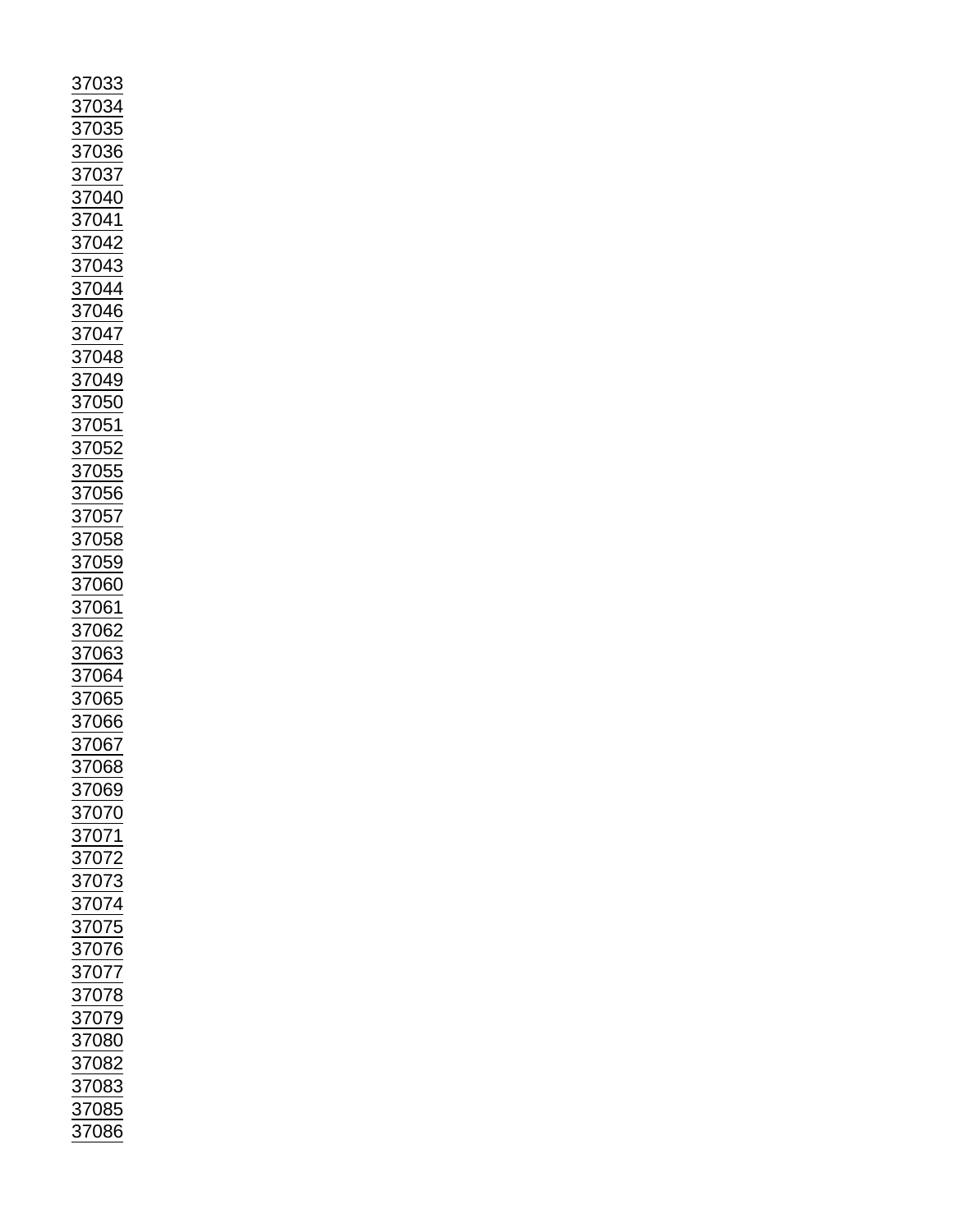|                                                                                                                   |  | 37087<br>37088<br>37089<br>370901<br>370901<br>37095<br>37096<br>37096<br>37098<br>37098<br>371110<br>371115<br>371116<br>371122<br>37122<br>37122<br>37122<br>37122<br>37122<br>37122<br>37122<br>37133<br>37133<br>37133<br>37133<br>37133<br>37133<br>37133<br>37133<br>37133<br>37133<br> |  |
|-------------------------------------------------------------------------------------------------------------------|--|-----------------------------------------------------------------------------------------------------------------------------------------------------------------------------------------------------------------------------------------------------------------------------------------------|--|
|                                                                                                                   |  |                                                                                                                                                                                                                                                                                               |  |
|                                                                                                                   |  |                                                                                                                                                                                                                                                                                               |  |
|                                                                                                                   |  |                                                                                                                                                                                                                                                                                               |  |
|                                                                                                                   |  |                                                                                                                                                                                                                                                                                               |  |
|                                                                                                                   |  |                                                                                                                                                                                                                                                                                               |  |
|                                                                                                                   |  |                                                                                                                                                                                                                                                                                               |  |
|                                                                                                                   |  |                                                                                                                                                                                                                                                                                               |  |
|                                                                                                                   |  |                                                                                                                                                                                                                                                                                               |  |
|                                                                                                                   |  |                                                                                                                                                                                                                                                                                               |  |
|                                                                                                                   |  |                                                                                                                                                                                                                                                                                               |  |
|                                                                                                                   |  |                                                                                                                                                                                                                                                                                               |  |
|                                                                                                                   |  |                                                                                                                                                                                                                                                                                               |  |
|                                                                                                                   |  |                                                                                                                                                                                                                                                                                               |  |
|                                                                                                                   |  |                                                                                                                                                                                                                                                                                               |  |
|                                                                                                                   |  |                                                                                                                                                                                                                                                                                               |  |
|                                                                                                                   |  |                                                                                                                                                                                                                                                                                               |  |
|                                                                                                                   |  |                                                                                                                                                                                                                                                                                               |  |
|                                                                                                                   |  |                                                                                                                                                                                                                                                                                               |  |
|                                                                                                                   |  |                                                                                                                                                                                                                                                                                               |  |
|                                                                                                                   |  |                                                                                                                                                                                                                                                                                               |  |
|                                                                                                                   |  |                                                                                                                                                                                                                                                                                               |  |
| 37141<br>37142<br>37143<br>37144<br>37146<br>37148<br>37150<br>37152<br>37152<br>37153<br>37153<br>37162<br>37162 |  |                                                                                                                                                                                                                                                                                               |  |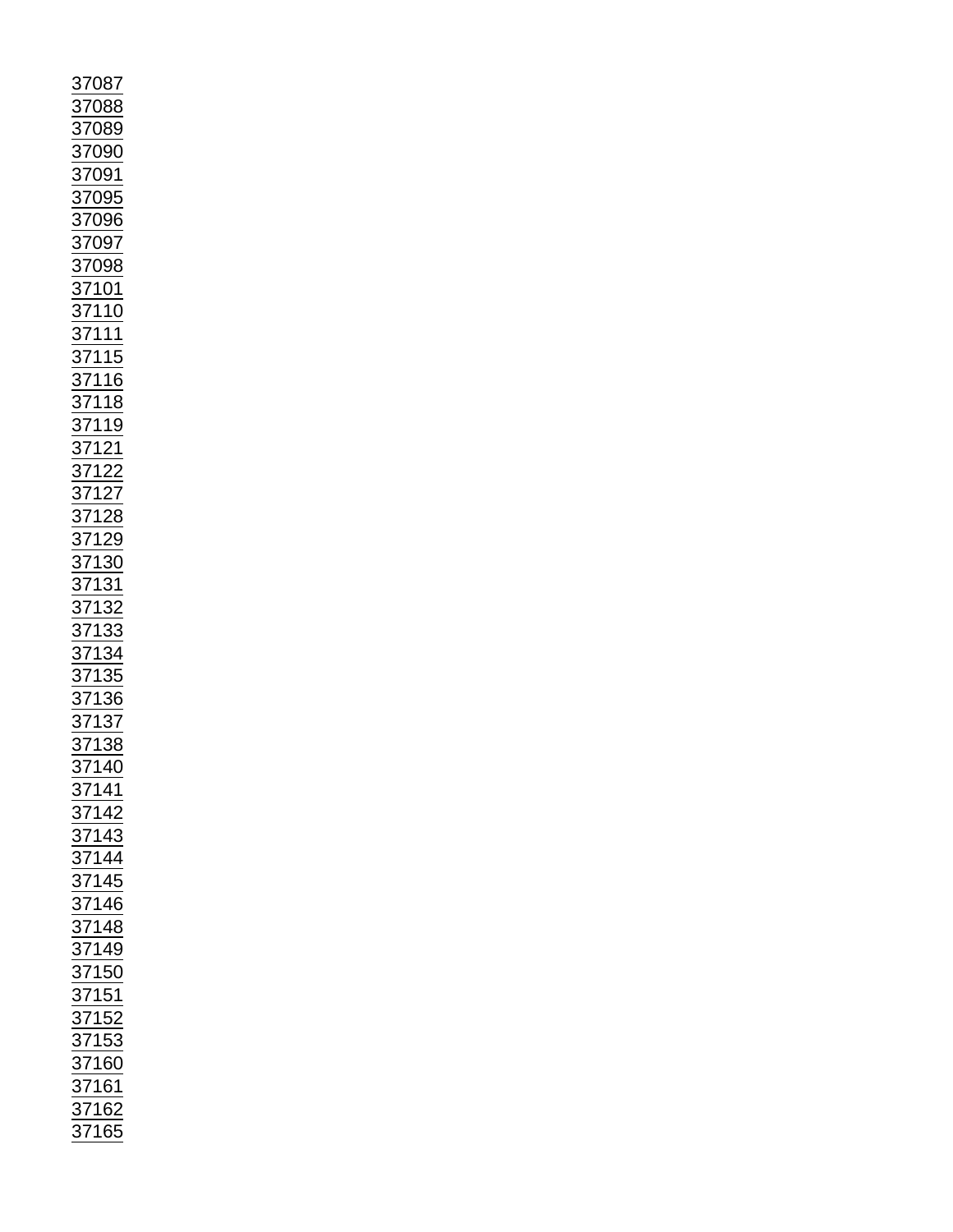| 37166<br>371772<br>371772<br>371772<br>371778<br>371778<br>37178<br>37178<br>37188<br>37188<br>37188<br>37188<br>37188<br>37188<br>37188<br>37188<br>37189<br>371910<br>371910<br>37200<br>37200<br>37200<br>37200<br>37200<br>37200<br>37201<br>37201<br>37201<br>37201<br>37201<br>37201 |
|--------------------------------------------------------------------------------------------------------------------------------------------------------------------------------------------------------------------------------------------------------------------------------------------|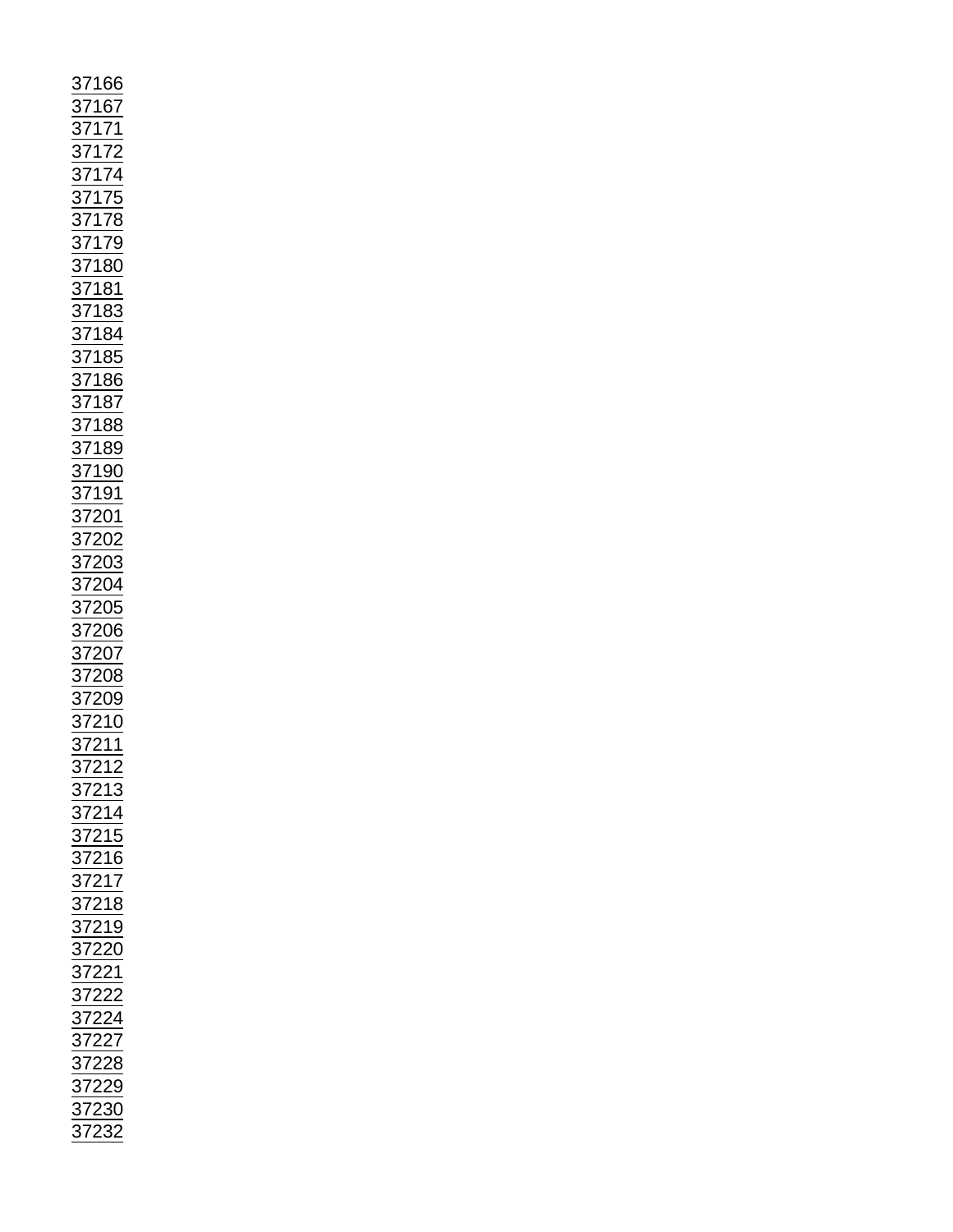| 234<br><u>37</u> |
|------------------|
|                  |
|                  |
|                  |
|                  |
|                  |
|                  |
|                  |
|                  |
|                  |
|                  |
|                  |
|                  |
|                  |
|                  |
|                  |
|                  |
|                  |
|                  |
|                  |
|                  |
|                  |
|                  |
|                  |
|                  |
|                  |
|                  |
|                  |
|                  |
|                  |
|                  |
|                  |
|                  |
|                  |
|                  |
|                  |
|                  |
|                  |
|                  |
|                  |
|                  |
|                  |
|                  |
|                  |
|                  |
|                  |
|                  |
|                  |
|                  |
|                  |
|                  |
|                  |
|                  |
|                  |
|                  |
|                  |
|                  |
|                  |
|                  |
|                  |
|                  |
|                  |
|                  |
|                  |
|                  |
|                  |
|                  |
|                  |
|                  |
|                  |
|                  |
|                  |
|                  |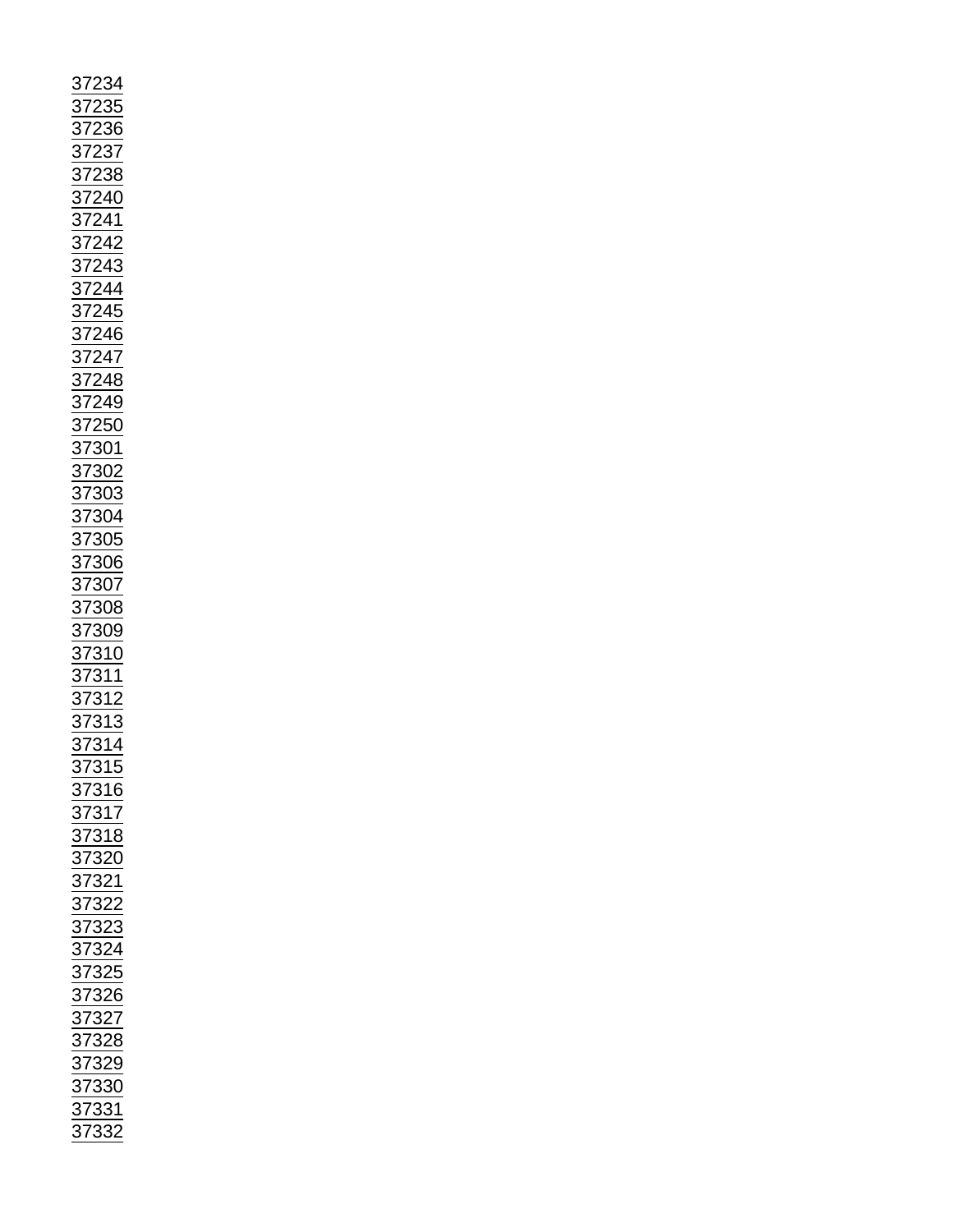| $\frac{37333}{37334} \underline{37334} \underline{37334} \underline{37334} \underline{373336} \underline{373338} \underline{373338} \underline{373338} \underline{373338} \underline{3733344} \underline{373442} \underline{373442} \underline{373442} \underline{373443} \underline{373443} \underline{373448} \underline{373448} \underline{373448} \underline{373555} \underline{373555} \underline{373555} \underline{3735$ |
|---------------------------------------------------------------------------------------------------------------------------------------------------------------------------------------------------------------------------------------------------------------------------------------------------------------------------------------------------------------------------------------------------------------------------------|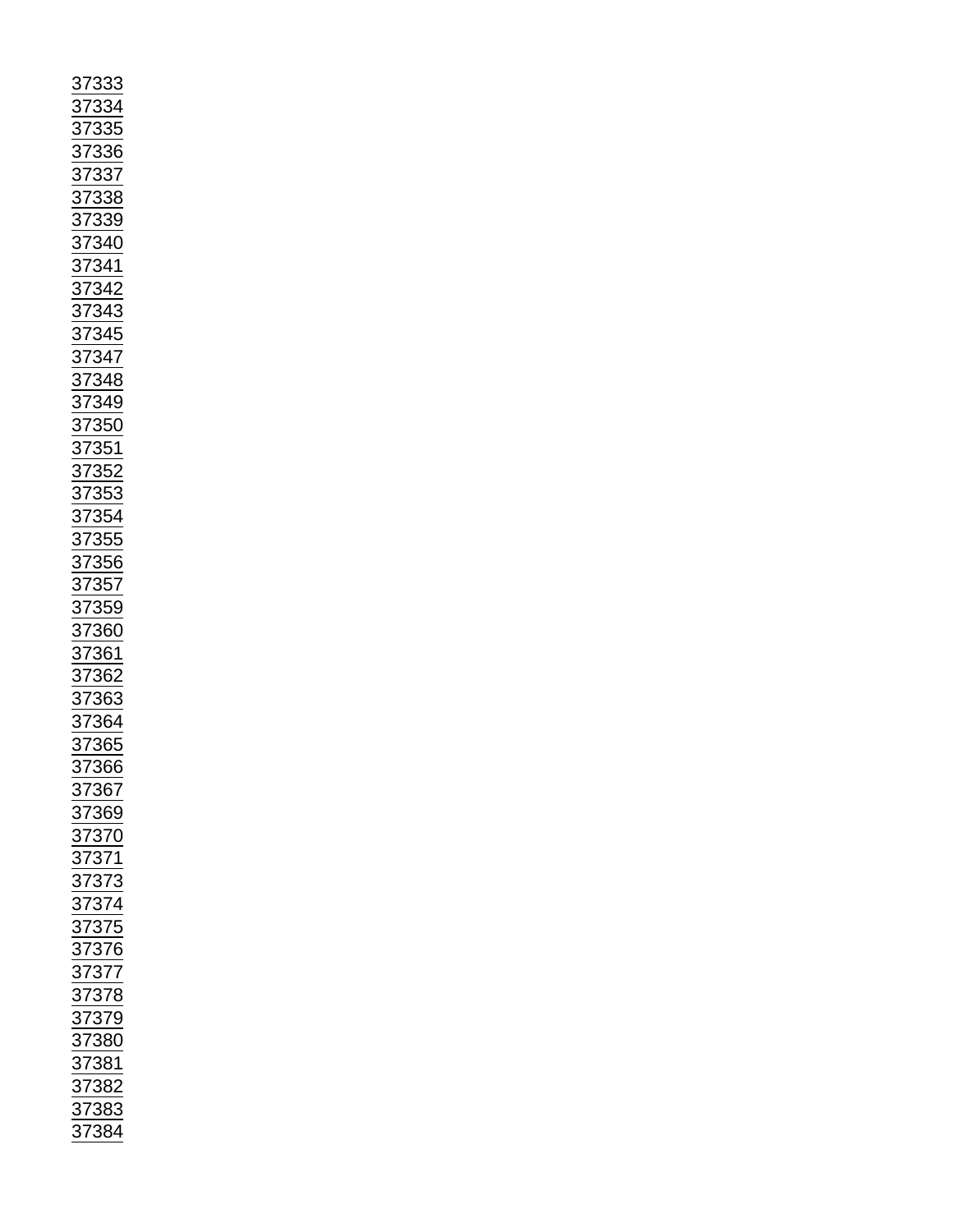| $\overline{\mathbf{37}}$                                                                                                                                                                                                                                                                     |                |       | 385               |
|----------------------------------------------------------------------------------------------------------------------------------------------------------------------------------------------------------------------------------------------------------------------------------------------|----------------|-------|-------------------|
|                                                                                                                                                                                                                                                                                              |                |       |                   |
|                                                                                                                                                                                                                                                                                              | $\frac{37}{4}$ |       |                   |
|                                                                                                                                                                                                                                                                                              |                |       |                   |
|                                                                                                                                                                                                                                                                                              |                |       |                   |
|                                                                                                                                                                                                                                                                                              |                |       | 387<br>388<br>389 |
|                                                                                                                                                                                                                                                                                              |                |       |                   |
|                                                                                                                                                                                                                                                                                              |                |       |                   |
|                                                                                                                                                                                                                                                                                              |                |       |                   |
|                                                                                                                                                                                                                                                                                              |                |       |                   |
|                                                                                                                                                                                                                                                                                              |                |       |                   |
|                                                                                                                                                                                                                                                                                              |                |       |                   |
|                                                                                                                                                                                                                                                                                              |                |       |                   |
|                                                                                                                                                                                                                                                                                              |                |       |                   |
|                                                                                                                                                                                                                                                                                              |                |       |                   |
|                                                                                                                                                                                                                                                                                              |                |       |                   |
|                                                                                                                                                                                                                                                                                              |                |       |                   |
|                                                                                                                                                                                                                                                                                              |                |       |                   |
|                                                                                                                                                                                                                                                                                              |                |       |                   |
|                                                                                                                                                                                                                                                                                              |                |       |                   |
|                                                                                                                                                                                                                                                                                              |                |       |                   |
|                                                                                                                                                                                                                                                                                              |                |       |                   |
|                                                                                                                                                                                                                                                                                              |                |       |                   |
|                                                                                                                                                                                                                                                                                              |                |       |                   |
| 37388<br>37389<br>37394<br>37394<br>37396<br>37398<br>37398<br>37398<br>37398<br>37402<br>37404<br>37405<br>37409<br>37409<br>37409<br>37409<br>37409<br>37409<br>37409<br>37409<br>37409<br>37409<br>37409<br>37409<br>37409<br>37409<br>37409<br>37409<br>37410<br>37410<br>37410<br>37411 |                |       |                   |
|                                                                                                                                                                                                                                                                                              |                |       |                   |
|                                                                                                                                                                                                                                                                                              |                |       |                   |
|                                                                                                                                                                                                                                                                                              |                |       |                   |
|                                                                                                                                                                                                                                                                                              |                |       |                   |
|                                                                                                                                                                                                                                                                                              |                |       |                   |
|                                                                                                                                                                                                                                                                                              |                |       |                   |
|                                                                                                                                                                                                                                                                                              |                |       |                   |
|                                                                                                                                                                                                                                                                                              |                |       |                   |
|                                                                                                                                                                                                                                                                                              |                |       |                   |
|                                                                                                                                                                                                                                                                                              |                |       |                   |
|                                                                                                                                                                                                                                                                                              |                |       |                   |
|                                                                                                                                                                                                                                                                                              |                |       |                   |
|                                                                                                                                                                                                                                                                                              |                |       |                   |
|                                                                                                                                                                                                                                                                                              |                |       |                   |
|                                                                                                                                                                                                                                                                                              |                |       |                   |
|                                                                                                                                                                                                                                                                                              |                |       |                   |
|                                                                                                                                                                                                                                                                                              |                |       |                   |
|                                                                                                                                                                                                                                                                                              |                |       |                   |
|                                                                                                                                                                                                                                                                                              |                |       |                   |
|                                                                                                                                                                                                                                                                                              |                |       |                   |
| $\frac{1}{37501}$                                                                                                                                                                                                                                                                            |                |       |                   |
|                                                                                                                                                                                                                                                                                              |                |       |                   |
|                                                                                                                                                                                                                                                                                              |                | 37544 |                   |
|                                                                                                                                                                                                                                                                                              |                |       |                   |
|                                                                                                                                                                                                                                                                                              |                |       |                   |
|                                                                                                                                                                                                                                                                                              |                |       |                   |
|                                                                                                                                                                                                                                                                                              |                |       |                   |
|                                                                                                                                                                                                                                                                                              |                |       |                   |
|                                                                                                                                                                                                                                                                                              |                |       |                   |
|                                                                                                                                                                                                                                                                                              |                |       |                   |
|                                                                                                                                                                                                                                                                                              |                |       |                   |
|                                                                                                                                                                                                                                                                                              |                |       |                   |
|                                                                                                                                                                                                                                                                                              |                |       |                   |
|                                                                                                                                                                                                                                                                                              |                |       |                   |
|                                                                                                                                                                                                                                                                                              |                |       |                   |
|                                                                                                                                                                                                                                                                                              |                |       |                   |
|                                                                                                                                                                                                                                                                                              |                |       |                   |
|                                                                                                                                                                                                                                                                                              |                |       |                   |
|                                                                                                                                                                                                                                                                                              |                |       |                   |
|                                                                                                                                                                                                                                                                                              |                |       |                   |
|                                                                                                                                                                                                                                                                                              |                |       |                   |
|                                                                                                                                                                                                                                                                                              |                |       |                   |
|                                                                                                                                                                                                                                                                                              |                |       |                   |
| 37601<br>37602<br>37604<br>37605<br>37614<br>37615<br>37617<br>37618<br>37620<br>37620<br>37625<br>37642<br>37642<br>37642                                                                                                                                                                   |                |       |                   |
|                                                                                                                                                                                                                                                                                              |                |       |                   |
|                                                                                                                                                                                                                                                                                              |                |       |                   |
|                                                                                                                                                                                                                                                                                              |                |       |                   |
|                                                                                                                                                                                                                                                                                              |                |       |                   |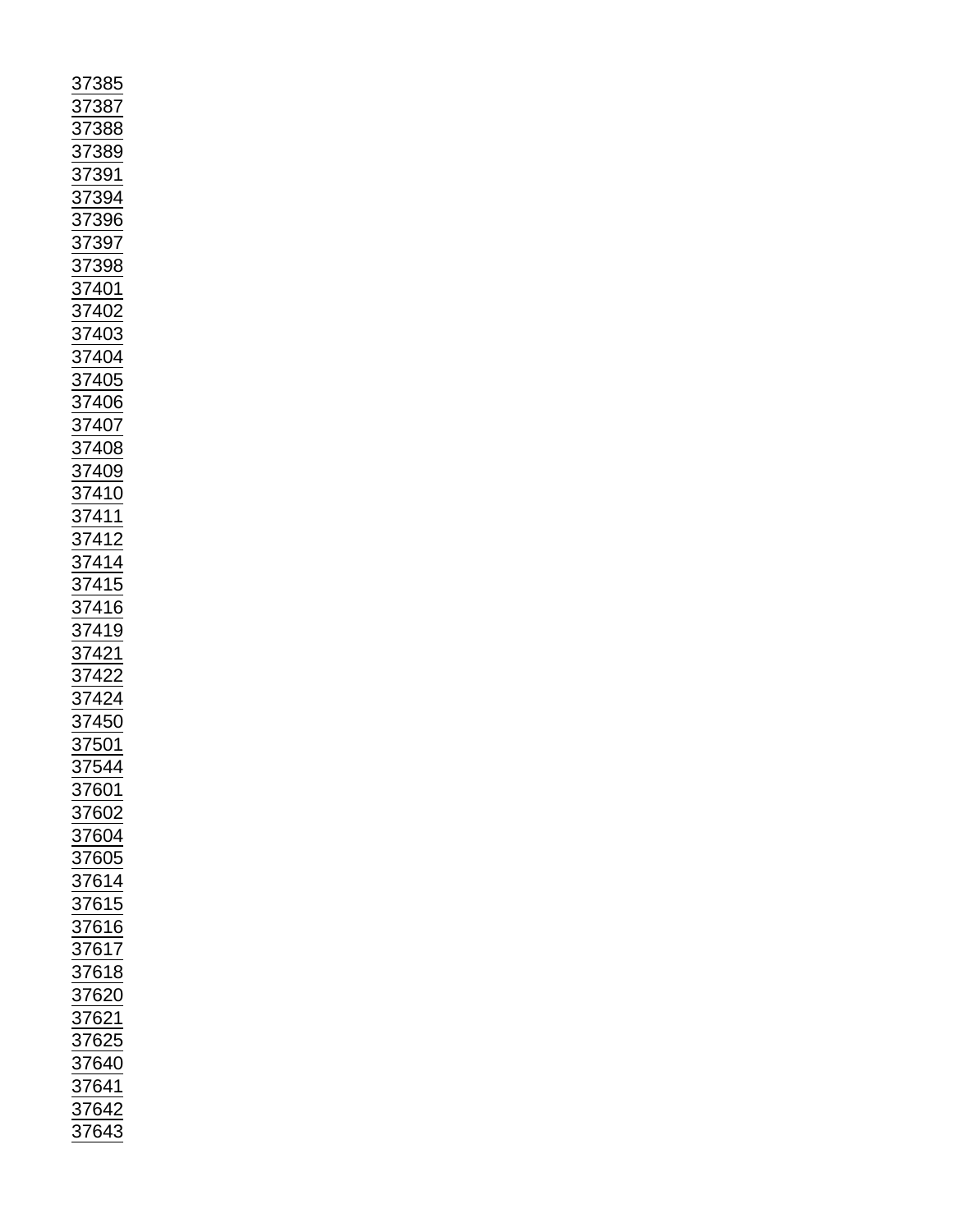| 37644                                                                                                                               |
|-------------------------------------------------------------------------------------------------------------------------------------|
|                                                                                                                                     |
| $\frac{1}{2}7645$                                                                                                                   |
|                                                                                                                                     |
|                                                                                                                                     |
| 37650<br>37656                                                                                                                      |
|                                                                                                                                     |
|                                                                                                                                     |
|                                                                                                                                     |
|                                                                                                                                     |
|                                                                                                                                     |
|                                                                                                                                     |
|                                                                                                                                     |
|                                                                                                                                     |
|                                                                                                                                     |
|                                                                                                                                     |
|                                                                                                                                     |
|                                                                                                                                     |
|                                                                                                                                     |
|                                                                                                                                     |
|                                                                                                                                     |
| 37657<br>37658<br>37659<br>37662<br>37663<br>37664<br>37665<br>37665                                                                |
|                                                                                                                                     |
|                                                                                                                                     |
|                                                                                                                                     |
|                                                                                                                                     |
|                                                                                                                                     |
|                                                                                                                                     |
|                                                                                                                                     |
|                                                                                                                                     |
|                                                                                                                                     |
|                                                                                                                                     |
|                                                                                                                                     |
|                                                                                                                                     |
|                                                                                                                                     |
|                                                                                                                                     |
|                                                                                                                                     |
|                                                                                                                                     |
|                                                                                                                                     |
|                                                                                                                                     |
| $\frac{11880}{37680}$ $\frac{37681}{37682}$ $\frac{37683}{37684}$ $\frac{37684}{37688}$ $\frac{37687}{37690}$ $\frac{37691}{37692}$ |
|                                                                                                                                     |
|                                                                                                                                     |
|                                                                                                                                     |
|                                                                                                                                     |
|                                                                                                                                     |
|                                                                                                                                     |
|                                                                                                                                     |
|                                                                                                                                     |
|                                                                                                                                     |
| 01004<br>37699<br>37699<br>37701<br>37705<br>37708<br>37708                                                                         |
|                                                                                                                                     |
|                                                                                                                                     |
|                                                                                                                                     |
|                                                                                                                                     |
|                                                                                                                                     |
|                                                                                                                                     |
|                                                                                                                                     |
|                                                                                                                                     |
|                                                                                                                                     |
|                                                                                                                                     |
|                                                                                                                                     |
|                                                                                                                                     |
|                                                                                                                                     |
|                                                                                                                                     |
|                                                                                                                                     |
|                                                                                                                                     |
|                                                                                                                                     |
|                                                                                                                                     |
|                                                                                                                                     |
|                                                                                                                                     |
|                                                                                                                                     |
|                                                                                                                                     |
|                                                                                                                                     |
|                                                                                                                                     |
| 37709<br>37710<br>37711<br>37714<br>37715<br>37715<br>37715<br>37719<br>37722<br>37722<br>37722<br>37722<br>37722<br>37722          |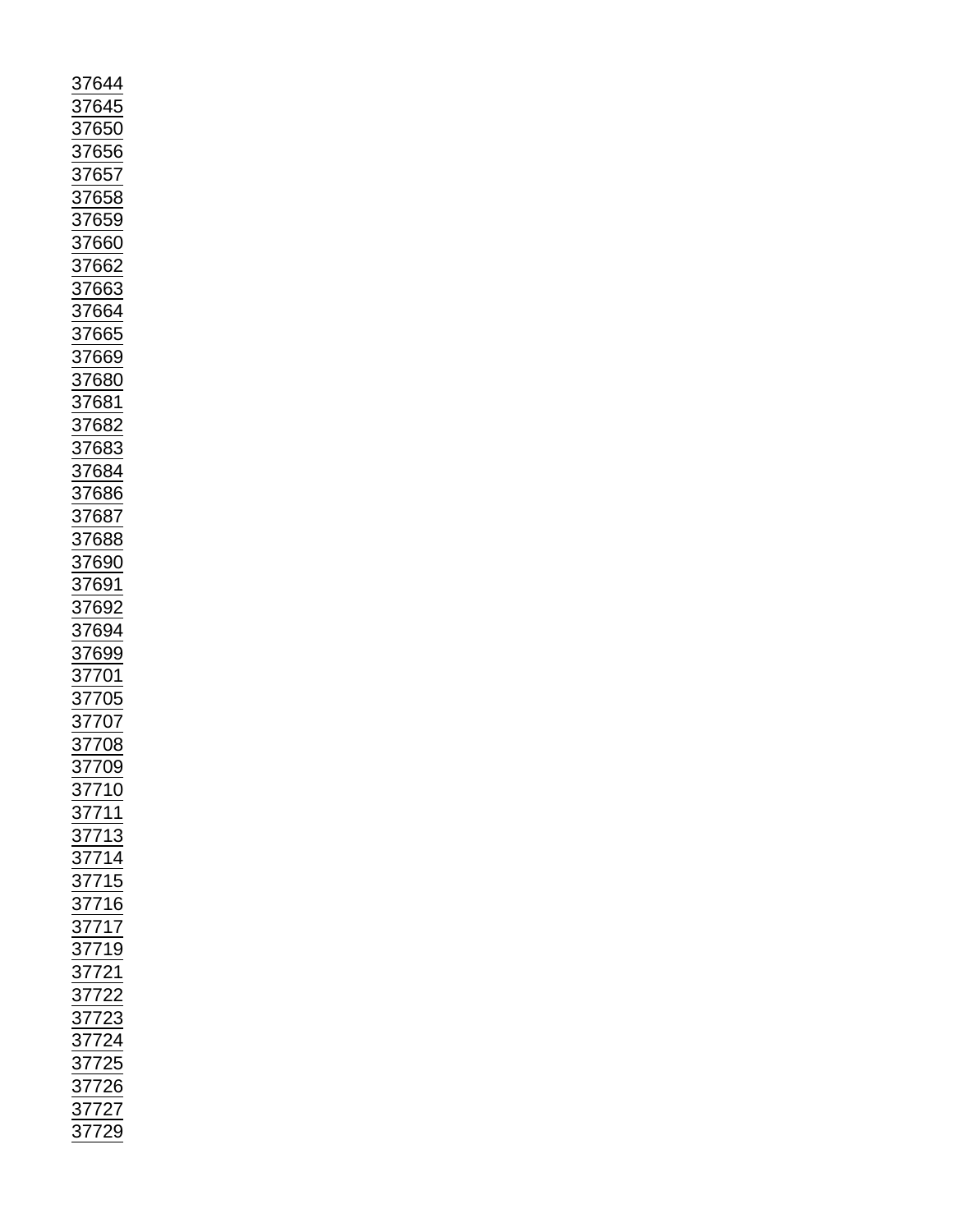| $\frac{37730}{37731} \underline{37732} \\ \underline{37733} \\ \underline{37733} \\ \underline{37733} \\ \underline{37733} \\ \underline{37733} \\ \underline{37733} \\ \underline{37733} \\ \underline{37733} \\ \underline{37733} \\ \underline{37733} \\ \underline{77444} \\ \underline{48} \\ \underline{377444} \\ \underline{52} \\ \underline{377444} \\ \underline{577443} \\ \underline{77744} \\ \underline{377756} \\ \underline{62} \\ \underline{377756}$ |  |
|-------------------------------------------------------------------------------------------------------------------------------------------------------------------------------------------------------------------------------------------------------------------------------------------------------------------------------------------------------------------------------------------------------------------------------------------------------------------------|--|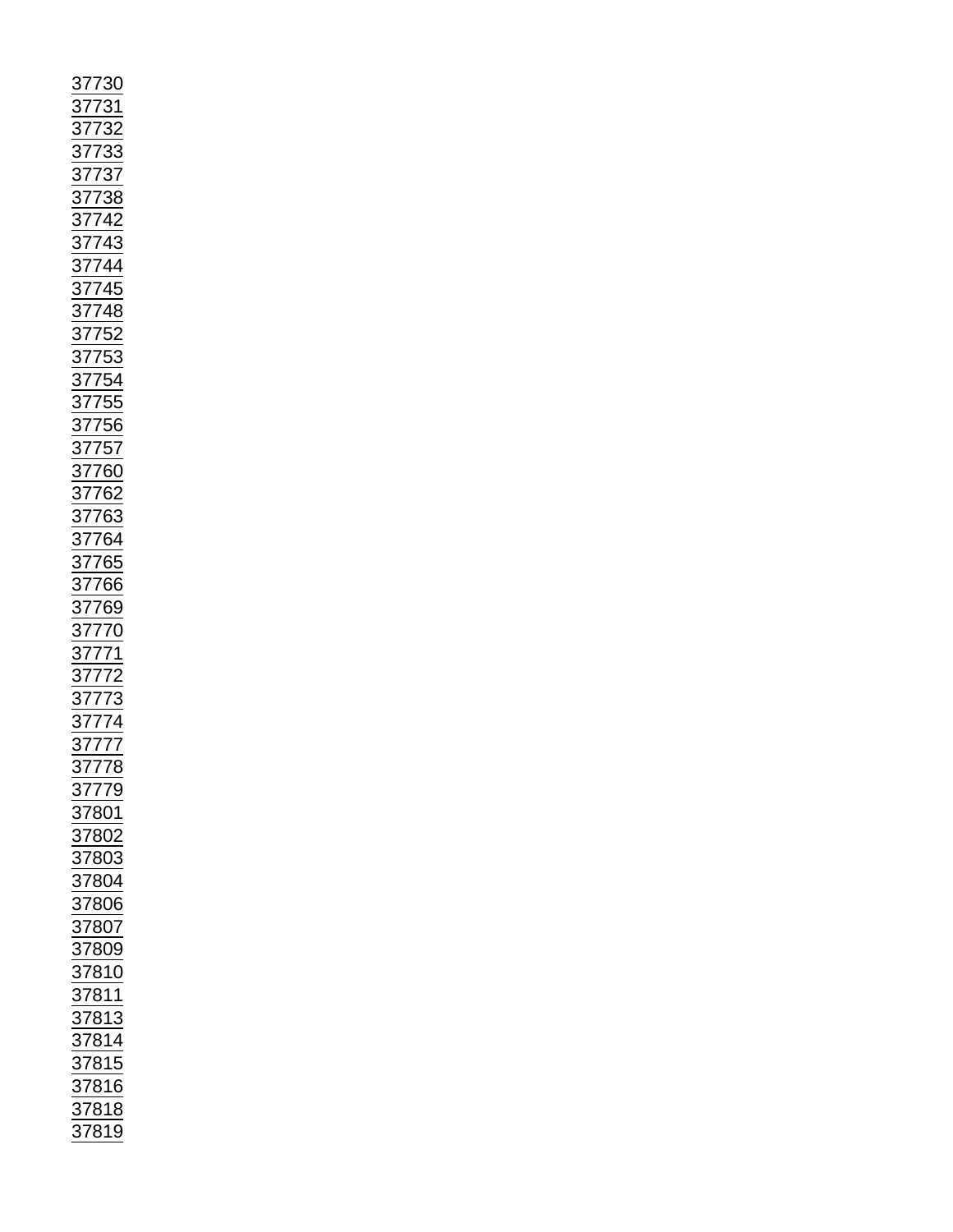| 37820                                                                                                                                                                                                                               |
|-------------------------------------------------------------------------------------------------------------------------------------------------------------------------------------------------------------------------------------|
|                                                                                                                                                                                                                                     |
|                                                                                                                                                                                                                                     |
|                                                                                                                                                                                                                                     |
|                                                                                                                                                                                                                                     |
|                                                                                                                                                                                                                                     |
|                                                                                                                                                                                                                                     |
|                                                                                                                                                                                                                                     |
|                                                                                                                                                                                                                                     |
|                                                                                                                                                                                                                                     |
|                                                                                                                                                                                                                                     |
|                                                                                                                                                                                                                                     |
|                                                                                                                                                                                                                                     |
|                                                                                                                                                                                                                                     |
|                                                                                                                                                                                                                                     |
|                                                                                                                                                                                                                                     |
|                                                                                                                                                                                                                                     |
|                                                                                                                                                                                                                                     |
|                                                                                                                                                                                                                                     |
|                                                                                                                                                                                                                                     |
|                                                                                                                                                                                                                                     |
|                                                                                                                                                                                                                                     |
|                                                                                                                                                                                                                                     |
|                                                                                                                                                                                                                                     |
| 37821<br>37822 37826<br>37822 37826<br>37826 37828 37830<br>37829 37833 37840<br>37844 37844 37844 37844 37844 37844 57844 37845<br>37853 37853 37852<br>37853 37852<br>37852<br>37852<br>37852<br>37862<br>37862<br>37862<br>37863 |
|                                                                                                                                                                                                                                     |
|                                                                                                                                                                                                                                     |
|                                                                                                                                                                                                                                     |
|                                                                                                                                                                                                                                     |
|                                                                                                                                                                                                                                     |
|                                                                                                                                                                                                                                     |
|                                                                                                                                                                                                                                     |
|                                                                                                                                                                                                                                     |
|                                                                                                                                                                                                                                     |
|                                                                                                                                                                                                                                     |
|                                                                                                                                                                                                                                     |
|                                                                                                                                                                                                                                     |
|                                                                                                                                                                                                                                     |
|                                                                                                                                                                                                                                     |
|                                                                                                                                                                                                                                     |
|                                                                                                                                                                                                                                     |
|                                                                                                                                                                                                                                     |
|                                                                                                                                                                                                                                     |
|                                                                                                                                                                                                                                     |
|                                                                                                                                                                                                                                     |
|                                                                                                                                                                                                                                     |
|                                                                                                                                                                                                                                     |
|                                                                                                                                                                                                                                     |
| 37867                                                                                                                                                                                                                               |
|                                                                                                                                                                                                                                     |
|                                                                                                                                                                                                                                     |
|                                                                                                                                                                                                                                     |
| 37868<br>37869                                                                                                                                                                                                                      |
|                                                                                                                                                                                                                                     |
|                                                                                                                                                                                                                                     |
|                                                                                                                                                                                                                                     |
|                                                                                                                                                                                                                                     |
|                                                                                                                                                                                                                                     |
|                                                                                                                                                                                                                                     |
|                                                                                                                                                                                                                                     |
|                                                                                                                                                                                                                                     |
|                                                                                                                                                                                                                                     |
|                                                                                                                                                                                                                                     |
|                                                                                                                                                                                                                                     |
|                                                                                                                                                                                                                                     |
|                                                                                                                                                                                                                                     |
|                                                                                                                                                                                                                                     |
|                                                                                                                                                                                                                                     |
|                                                                                                                                                                                                                                     |
|                                                                                                                                                                                                                                     |
|                                                                                                                                                                                                                                     |
|                                                                                                                                                                                                                                     |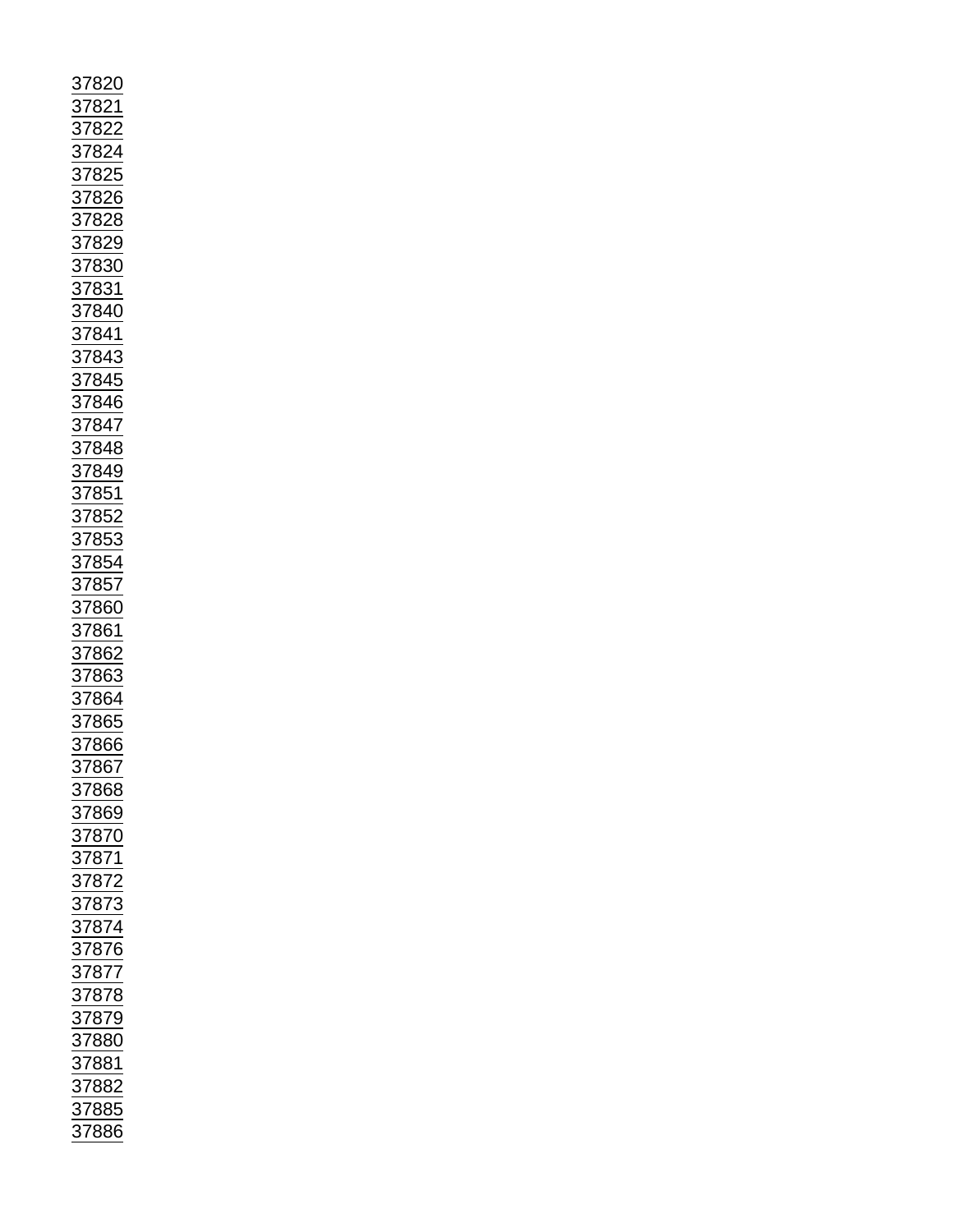| 37887                                                                                                                                                                                                                                                                                                                                                                                                                                             |
|---------------------------------------------------------------------------------------------------------------------------------------------------------------------------------------------------------------------------------------------------------------------------------------------------------------------------------------------------------------------------------------------------------------------------------------------------|
|                                                                                                                                                                                                                                                                                                                                                                                                                                                   |
| <u>888</u><br>$\frac{37}{2}$                                                                                                                                                                                                                                                                                                                                                                                                                      |
|                                                                                                                                                                                                                                                                                                                                                                                                                                                   |
|                                                                                                                                                                                                                                                                                                                                                                                                                                                   |
|                                                                                                                                                                                                                                                                                                                                                                                                                                                   |
|                                                                                                                                                                                                                                                                                                                                                                                                                                                   |
|                                                                                                                                                                                                                                                                                                                                                                                                                                                   |
|                                                                                                                                                                                                                                                                                                                                                                                                                                                   |
|                                                                                                                                                                                                                                                                                                                                                                                                                                                   |
|                                                                                                                                                                                                                                                                                                                                                                                                                                                   |
|                                                                                                                                                                                                                                                                                                                                                                                                                                                   |
|                                                                                                                                                                                                                                                                                                                                                                                                                                                   |
|                                                                                                                                                                                                                                                                                                                                                                                                                                                   |
|                                                                                                                                                                                                                                                                                                                                                                                                                                                   |
|                                                                                                                                                                                                                                                                                                                                                                                                                                                   |
|                                                                                                                                                                                                                                                                                                                                                                                                                                                   |
|                                                                                                                                                                                                                                                                                                                                                                                                                                                   |
|                                                                                                                                                                                                                                                                                                                                                                                                                                                   |
|                                                                                                                                                                                                                                                                                                                                                                                                                                                   |
|                                                                                                                                                                                                                                                                                                                                                                                                                                                   |
|                                                                                                                                                                                                                                                                                                                                                                                                                                                   |
|                                                                                                                                                                                                                                                                                                                                                                                                                                                   |
|                                                                                                                                                                                                                                                                                                                                                                                                                                                   |
|                                                                                                                                                                                                                                                                                                                                                                                                                                                   |
|                                                                                                                                                                                                                                                                                                                                                                                                                                                   |
|                                                                                                                                                                                                                                                                                                                                                                                                                                                   |
|                                                                                                                                                                                                                                                                                                                                                                                                                                                   |
|                                                                                                                                                                                                                                                                                                                                                                                                                                                   |
|                                                                                                                                                                                                                                                                                                                                                                                                                                                   |
|                                                                                                                                                                                                                                                                                                                                                                                                                                                   |
|                                                                                                                                                                                                                                                                                                                                                                                                                                                   |
|                                                                                                                                                                                                                                                                                                                                                                                                                                                   |
|                                                                                                                                                                                                                                                                                                                                                                                                                                                   |
|                                                                                                                                                                                                                                                                                                                                                                                                                                                   |
|                                                                                                                                                                                                                                                                                                                                                                                                                                                   |
|                                                                                                                                                                                                                                                                                                                                                                                                                                                   |
|                                                                                                                                                                                                                                                                                                                                                                                                                                                   |
| $\frac{17890}{378901} \underline{37892} \underline{37892} \underline{37902} \underline{37902} \underline{37902} \underline{37902} \underline{37914} \underline{37915} \underline{37916} \underline{37918} \underline{37918} \underline{37918} \underline{37922} \underline{37922} \underline{37922} \underline{37922} \underline{37922} \underline{37922} \underline{37922} \underline{37922} \underline{37922} \underline{37922} \underline{379$ |
|                                                                                                                                                                                                                                                                                                                                                                                                                                                   |
|                                                                                                                                                                                                                                                                                                                                                                                                                                                   |
|                                                                                                                                                                                                                                                                                                                                                                                                                                                   |
|                                                                                                                                                                                                                                                                                                                                                                                                                                                   |
|                                                                                                                                                                                                                                                                                                                                                                                                                                                   |
|                                                                                                                                                                                                                                                                                                                                                                                                                                                   |
|                                                                                                                                                                                                                                                                                                                                                                                                                                                   |
|                                                                                                                                                                                                                                                                                                                                                                                                                                                   |
|                                                                                                                                                                                                                                                                                                                                                                                                                                                   |
|                                                                                                                                                                                                                                                                                                                                                                                                                                                   |
|                                                                                                                                                                                                                                                                                                                                                                                                                                                   |
|                                                                                                                                                                                                                                                                                                                                                                                                                                                   |
| 37950                                                                                                                                                                                                                                                                                                                                                                                                                                             |
| 37990                                                                                                                                                                                                                                                                                                                                                                                                                                             |
|                                                                                                                                                                                                                                                                                                                                                                                                                                                   |
|                                                                                                                                                                                                                                                                                                                                                                                                                                                   |
| 37995                                                                                                                                                                                                                                                                                                                                                                                                                                             |
|                                                                                                                                                                                                                                                                                                                                                                                                                                                   |
| 37996                                                                                                                                                                                                                                                                                                                                                                                                                                             |
|                                                                                                                                                                                                                                                                                                                                                                                                                                                   |
| 37997                                                                                                                                                                                                                                                                                                                                                                                                                                             |
| 37998                                                                                                                                                                                                                                                                                                                                                                                                                                             |
|                                                                                                                                                                                                                                                                                                                                                                                                                                                   |
| 88001                                                                                                                                                                                                                                                                                                                                                                                                                                             |
| 38002                                                                                                                                                                                                                                                                                                                                                                                                                                             |
|                                                                                                                                                                                                                                                                                                                                                                                                                                                   |
| 38004                                                                                                                                                                                                                                                                                                                                                                                                                                             |
|                                                                                                                                                                                                                                                                                                                                                                                                                                                   |
| 38006                                                                                                                                                                                                                                                                                                                                                                                                                                             |
| 38007                                                                                                                                                                                                                                                                                                                                                                                                                                             |
|                                                                                                                                                                                                                                                                                                                                                                                                                                                   |
| 38008                                                                                                                                                                                                                                                                                                                                                                                                                                             |
|                                                                                                                                                                                                                                                                                                                                                                                                                                                   |
| 38010                                                                                                                                                                                                                                                                                                                                                                                                                                             |
| 38011                                                                                                                                                                                                                                                                                                                                                                                                                                             |
|                                                                                                                                                                                                                                                                                                                                                                                                                                                   |
| 38012<br>$\frac{1}{2}$<br>38014                                                                                                                                                                                                                                                                                                                                                                                                                   |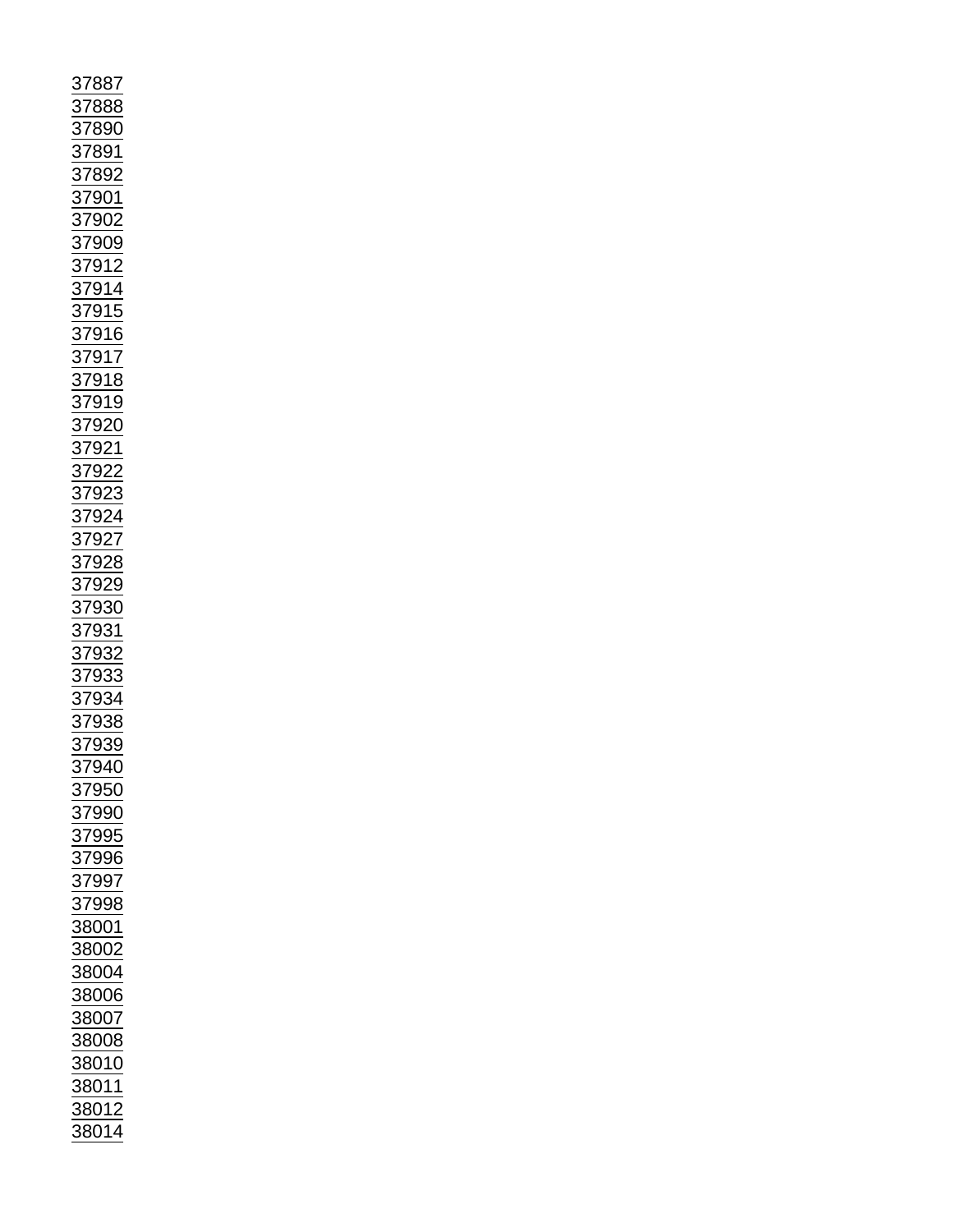| 88015                   |
|-------------------------|
| 38016                   |
|                         |
| 88017                   |
|                         |
| 38018                   |
|                         |
| 8019                    |
|                         |
| 3802                    |
|                         |
| 802<br>3                |
|                         |
| 3802                    |
|                         |
| 38025                   |
|                         |
| 38027                   |
|                         |
| 38028                   |
|                         |
| 38029                   |
|                         |
|                         |
| <u>38030</u>            |
| 38034                   |
|                         |
| <u>38036</u>            |
|                         |
| 38 <u>037</u>           |
|                         |
| 38039                   |
|                         |
| 38040                   |
|                         |
| 38041                   |
|                         |
| 38042                   |
|                         |
| 3804                    |
|                         |
|                         |
| $\frac{128111}{128045}$ |
| 38046                   |
|                         |
| 38047                   |
|                         |
|                         |
| 38048                   |
|                         |
| 38049                   |
|                         |
| 38050                   |
|                         |
| 38052                   |
|                         |
| 38053                   |
|                         |
| 38054                   |
| )                       |
| 8805                    |
| 88057                   |
|                         |
| 88058                   |
|                         |
| 38059                   |
|                         |
| 38060                   |
|                         |
| 38061                   |
|                         |
| 38063                   |
|                         |
| 38066                   |
|                         |
| 88067                   |
| 38068                   |
|                         |
| 38069                   |
|                         |
| 38070                   |
|                         |
| 38071                   |
|                         |
| 38 <u>075</u>           |
|                         |
| 38076                   |
|                         |
| 38077<br>38079          |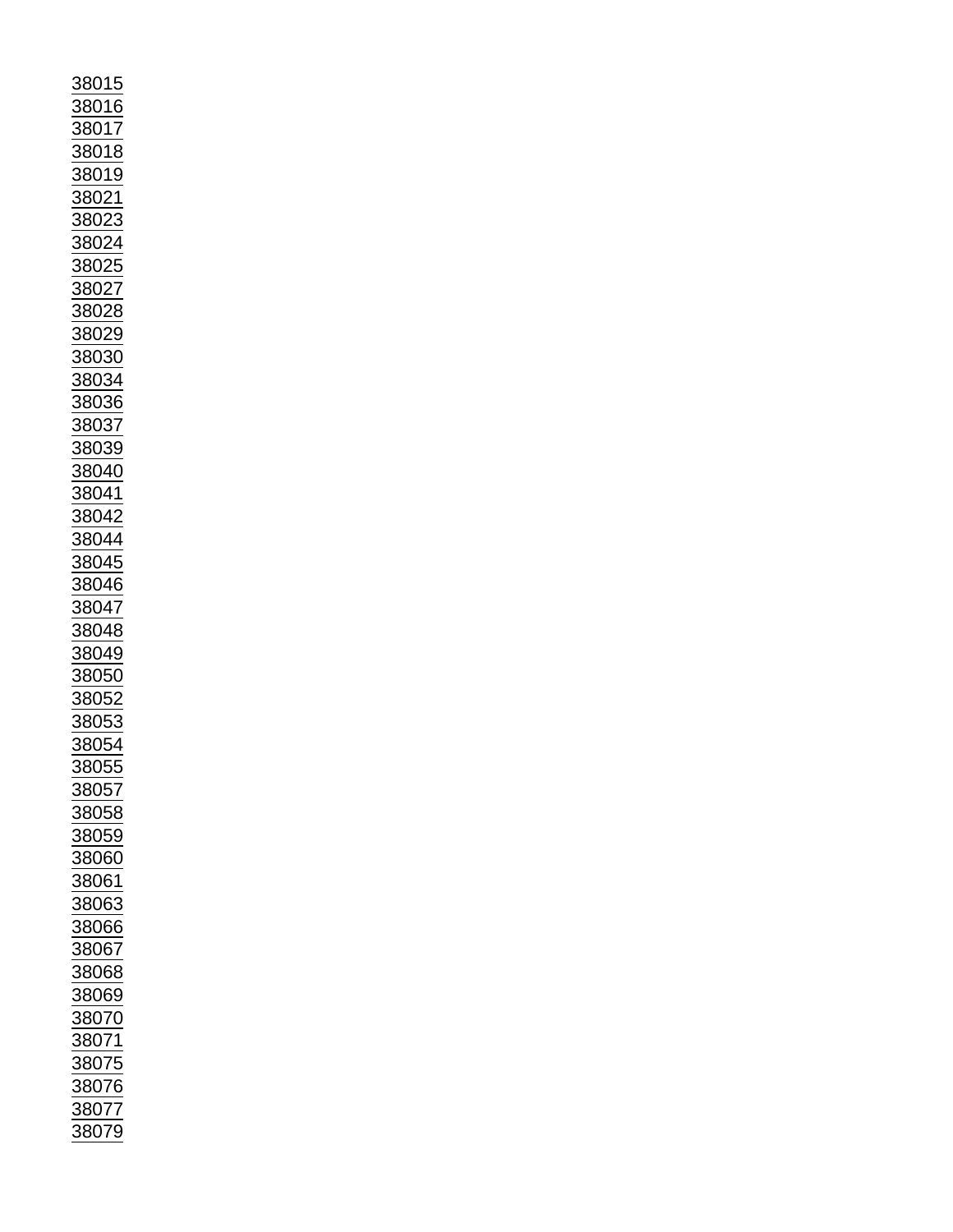| 88080                                                                                                                                                                                                                                                                                        |                           |
|----------------------------------------------------------------------------------------------------------------------------------------------------------------------------------------------------------------------------------------------------------------------------------------------|---------------------------|
|                                                                                                                                                                                                                                                                                              |                           |
| 88083                                                                                                                                                                                                                                                                                        |                           |
|                                                                                                                                                                                                                                                                                              |                           |
|                                                                                                                                                                                                                                                                                              | 88088                     |
|                                                                                                                                                                                                                                                                                              |                           |
|                                                                                                                                                                                                                                                                                              |                           |
|                                                                                                                                                                                                                                                                                              |                           |
|                                                                                                                                                                                                                                                                                              |                           |
|                                                                                                                                                                                                                                                                                              |                           |
|                                                                                                                                                                                                                                                                                              |                           |
|                                                                                                                                                                                                                                                                                              |                           |
|                                                                                                                                                                                                                                                                                              |                           |
|                                                                                                                                                                                                                                                                                              |                           |
|                                                                                                                                                                                                                                                                                              |                           |
|                                                                                                                                                                                                                                                                                              |                           |
|                                                                                                                                                                                                                                                                                              |                           |
|                                                                                                                                                                                                                                                                                              |                           |
|                                                                                                                                                                                                                                                                                              |                           |
|                                                                                                                                                                                                                                                                                              |                           |
|                                                                                                                                                                                                                                                                                              |                           |
|                                                                                                                                                                                                                                                                                              |                           |
|                                                                                                                                                                                                                                                                                              |                           |
|                                                                                                                                                                                                                                                                                              |                           |
|                                                                                                                                                                                                                                                                                              |                           |
|                                                                                                                                                                                                                                                                                              |                           |
|                                                                                                                                                                                                                                                                                              |                           |
|                                                                                                                                                                                                                                                                                              |                           |
|                                                                                                                                                                                                                                                                                              |                           |
|                                                                                                                                                                                                                                                                                              |                           |
|                                                                                                                                                                                                                                                                                              |                           |
| 38101<br>38103<br>38105<br>38106<br>38106<br>38107<br>38109<br>38110<br>38111<br>38111<br>38111<br>38115<br>38115<br>38115<br>38115<br>38115<br>38115<br>38115<br>38115<br>38115<br>38115<br>38115<br>38115<br>38115<br>38115<br>38115<br>38115<br>38115<br>38115<br>38115<br>38115<br>38112 |                           |
|                                                                                                                                                                                                                                                                                              |                           |
|                                                                                                                                                                                                                                                                                              |                           |
|                                                                                                                                                                                                                                                                                              |                           |
|                                                                                                                                                                                                                                                                                              |                           |
|                                                                                                                                                                                                                                                                                              |                           |
|                                                                                                                                                                                                                                                                                              |                           |
|                                                                                                                                                                                                                                                                                              |                           |
|                                                                                                                                                                                                                                                                                              |                           |
|                                                                                                                                                                                                                                                                                              |                           |
|                                                                                                                                                                                                                                                                                              |                           |
|                                                                                                                                                                                                                                                                                              |                           |
|                                                                                                                                                                                                                                                                                              |                           |
|                                                                                                                                                                                                                                                                                              |                           |
|                                                                                                                                                                                                                                                                                              |                           |
| $\frac{381}{1}$                                                                                                                                                                                                                                                                              |                           |
| $\frac{1}{\frac{3812}{3812}}$                                                                                                                                                                                                                                                                |                           |
|                                                                                                                                                                                                                                                                                              |                           |
|                                                                                                                                                                                                                                                                                              |                           |
|                                                                                                                                                                                                                                                                                              |                           |
|                                                                                                                                                                                                                                                                                              |                           |
|                                                                                                                                                                                                                                                                                              |                           |
|                                                                                                                                                                                                                                                                                              | $\overline{\frac{30}{2}}$ |
|                                                                                                                                                                                                                                                                                              |                           |
| 3 <u>81</u>                                                                                                                                                                                                                                                                                  | $\overline{\mathbf{3}}$   |
|                                                                                                                                                                                                                                                                                              |                           |
|                                                                                                                                                                                                                                                                                              |                           |
|                                                                                                                                                                                                                                                                                              |                           |
|                                                                                                                                                                                                                                                                                              |                           |
|                                                                                                                                                                                                                                                                                              |                           |
|                                                                                                                                                                                                                                                                                              |                           |
|                                                                                                                                                                                                                                                                                              |                           |
|                                                                                                                                                                                                                                                                                              |                           |
|                                                                                                                                                                                                                                                                                              |                           |
|                                                                                                                                                                                                                                                                                              |                           |
|                                                                                                                                                                                                                                                                                              |                           |
|                                                                                                                                                                                                                                                                                              |                           |
|                                                                                                                                                                                                                                                                                              |                           |
|                                                                                                                                                                                                                                                                                              |                           |
|                                                                                                                                                                                                                                                                                              |                           |
|                                                                                                                                                                                                                                                                                              |                           |
|                                                                                                                                                                                                                                                                                              |                           |
|                                                                                                                                                                                                                                                                                              |                           |
|                                                                                                                                                                                                                                                                                              |                           |
|                                                                                                                                                                                                                                                                                              |                           |
|                                                                                                                                                                                                                                                                                              |                           |
|                                                                                                                                                                                                                                                                                              |                           |
|                                                                                                                                                                                                                                                                                              |                           |
|                                                                                                                                                                                                                                                                                              |                           |
|                                                                                                                                                                                                                                                                                              |                           |
|                                                                                                                                                                                                                                                                                              |                           |
|                                                                                                                                                                                                                                                                                              |                           |
|                                                                                                                                                                                                                                                                                              |                           |
|                                                                                                                                                                                                                                                                                              |                           |
|                                                                                                                                                                                                                                                                                              |                           |
|                                                                                                                                                                                                                                                                                              |                           |
| 38132<br>38133<br>38134<br>38135<br>38136<br>38138<br>38144<br>38144<br>38144<br>38145<br>38150<br>38150<br>38150<br>38152<br>38150                                                                                                                                                          |                           |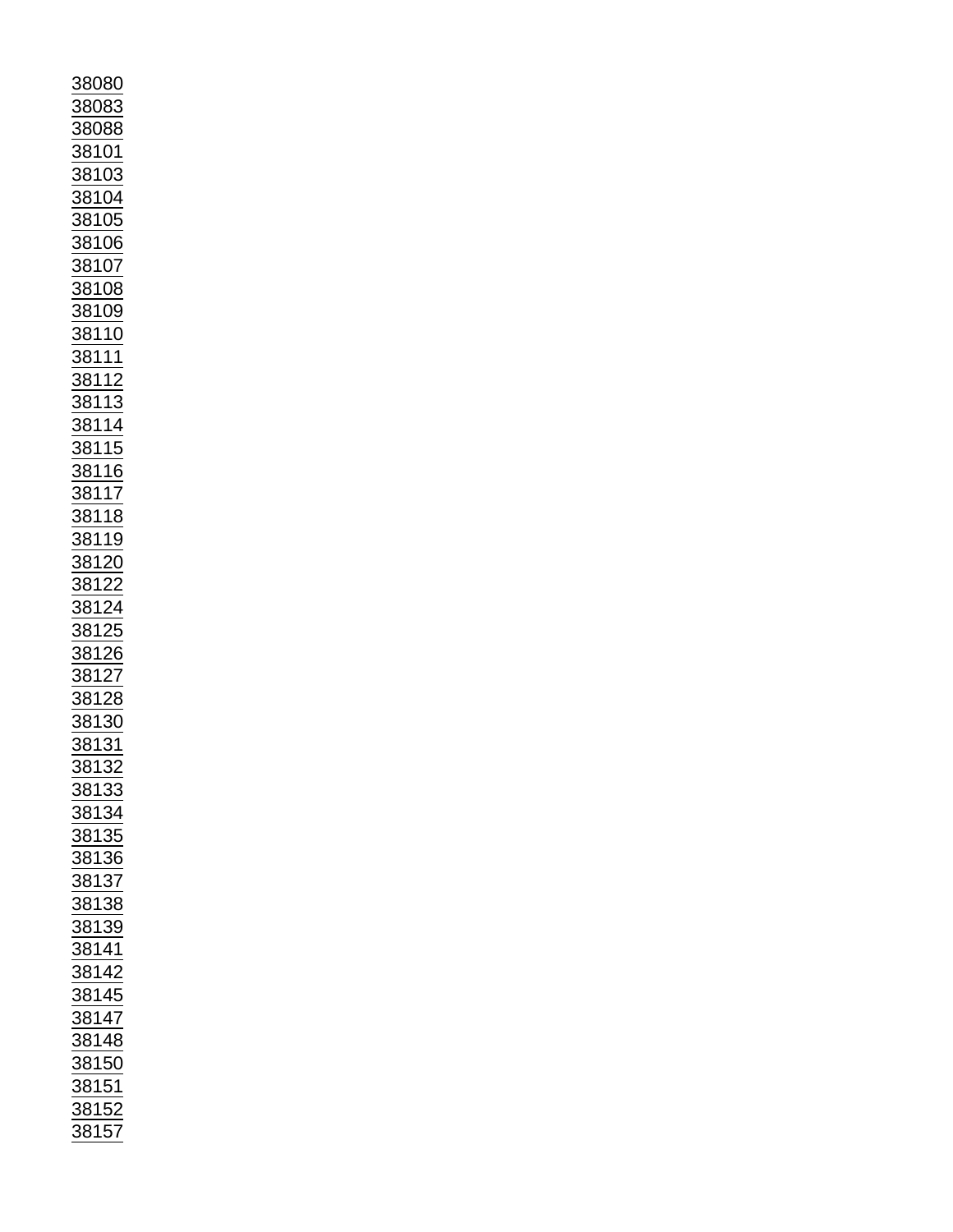| $\frac{38159}{1}$                                                                                                                                                                                                                                                           |  |
|-----------------------------------------------------------------------------------------------------------------------------------------------------------------------------------------------------------------------------------------------------------------------------|--|
|                                                                                                                                                                                                                                                                             |  |
| 38161                                                                                                                                                                                                                                                                       |  |
|                                                                                                                                                                                                                                                                             |  |
|                                                                                                                                                                                                                                                                             |  |
|                                                                                                                                                                                                                                                                             |  |
|                                                                                                                                                                                                                                                                             |  |
|                                                                                                                                                                                                                                                                             |  |
|                                                                                                                                                                                                                                                                             |  |
|                                                                                                                                                                                                                                                                             |  |
|                                                                                                                                                                                                                                                                             |  |
|                                                                                                                                                                                                                                                                             |  |
|                                                                                                                                                                                                                                                                             |  |
|                                                                                                                                                                                                                                                                             |  |
|                                                                                                                                                                                                                                                                             |  |
|                                                                                                                                                                                                                                                                             |  |
|                                                                                                                                                                                                                                                                             |  |
|                                                                                                                                                                                                                                                                             |  |
|                                                                                                                                                                                                                                                                             |  |
|                                                                                                                                                                                                                                                                             |  |
|                                                                                                                                                                                                                                                                             |  |
|                                                                                                                                                                                                                                                                             |  |
|                                                                                                                                                                                                                                                                             |  |
|                                                                                                                                                                                                                                                                             |  |
|                                                                                                                                                                                                                                                                             |  |
|                                                                                                                                                                                                                                                                             |  |
|                                                                                                                                                                                                                                                                             |  |
|                                                                                                                                                                                                                                                                             |  |
|                                                                                                                                                                                                                                                                             |  |
|                                                                                                                                                                                                                                                                             |  |
|                                                                                                                                                                                                                                                                             |  |
|                                                                                                                                                                                                                                                                             |  |
|                                                                                                                                                                                                                                                                             |  |
|                                                                                                                                                                                                                                                                             |  |
|                                                                                                                                                                                                                                                                             |  |
|                                                                                                                                                                                                                                                                             |  |
|                                                                                                                                                                                                                                                                             |  |
|                                                                                                                                                                                                                                                                             |  |
|                                                                                                                                                                                                                                                                             |  |
|                                                                                                                                                                                                                                                                             |  |
|                                                                                                                                                                                                                                                                             |  |
|                                                                                                                                                                                                                                                                             |  |
|                                                                                                                                                                                                                                                                             |  |
|                                                                                                                                                                                                                                                                             |  |
|                                                                                                                                                                                                                                                                             |  |
|                                                                                                                                                                                                                                                                             |  |
|                                                                                                                                                                                                                                                                             |  |
|                                                                                                                                                                                                                                                                             |  |
|                                                                                                                                                                                                                                                                             |  |
|                                                                                                                                                                                                                                                                             |  |
|                                                                                                                                                                                                                                                                             |  |
|                                                                                                                                                                                                                                                                             |  |
|                                                                                                                                                                                                                                                                             |  |
|                                                                                                                                                                                                                                                                             |  |
|                                                                                                                                                                                                                                                                             |  |
|                                                                                                                                                                                                                                                                             |  |
|                                                                                                                                                                                                                                                                             |  |
|                                                                                                                                                                                                                                                                             |  |
|                                                                                                                                                                                                                                                                             |  |
|                                                                                                                                                                                                                                                                             |  |
|                                                                                                                                                                                                                                                                             |  |
|                                                                                                                                                                                                                                                                             |  |
|                                                                                                                                                                                                                                                                             |  |
|                                                                                                                                                                                                                                                                             |  |
|                                                                                                                                                                                                                                                                             |  |
|                                                                                                                                                                                                                                                                             |  |
|                                                                                                                                                                                                                                                                             |  |
|                                                                                                                                                                                                                                                                             |  |
|                                                                                                                                                                                                                                                                             |  |
| 38163<br>38165<br>38166 38167<br>38166 38168<br>38168 38173<br>38173<br>38177 38177<br>381822<br>38183 38184<br>38183 38184<br>38183 38184<br>38193<br>38193<br>38193<br>38193<br>38193<br>38193<br>38193<br>38193<br>38193<br>38193<br>38193<br>382220<br>382220<br>382222 |  |
|                                                                                                                                                                                                                                                                             |  |
| 38230                                                                                                                                                                                                                                                                       |  |
|                                                                                                                                                                                                                                                                             |  |
|                                                                                                                                                                                                                                                                             |  |
|                                                                                                                                                                                                                                                                             |  |
|                                                                                                                                                                                                                                                                             |  |
|                                                                                                                                                                                                                                                                             |  |
|                                                                                                                                                                                                                                                                             |  |
|                                                                                                                                                                                                                                                                             |  |
|                                                                                                                                                                                                                                                                             |  |
|                                                                                                                                                                                                                                                                             |  |
|                                                                                                                                                                                                                                                                             |  |
|                                                                                                                                                                                                                                                                             |  |
| $\frac{12200}{38231}$ $\frac{38232}{38233}$ $\frac{38235}{38236}$ $\frac{38236}{38236}$                                                                                                                                                                                     |  |
|                                                                                                                                                                                                                                                                             |  |
|                                                                                                                                                                                                                                                                             |  |
|                                                                                                                                                                                                                                                                             |  |
|                                                                                                                                                                                                                                                                             |  |
|                                                                                                                                                                                                                                                                             |  |
|                                                                                                                                                                                                                                                                             |  |
|                                                                                                                                                                                                                                                                             |  |
|                                                                                                                                                                                                                                                                             |  |
|                                                                                                                                                                                                                                                                             |  |
|                                                                                                                                                                                                                                                                             |  |
|                                                                                                                                                                                                                                                                             |  |
|                                                                                                                                                                                                                                                                             |  |
|                                                                                                                                                                                                                                                                             |  |
|                                                                                                                                                                                                                                                                             |  |
|                                                                                                                                                                                                                                                                             |  |
|                                                                                                                                                                                                                                                                             |  |
| $\frac{38237}{38237}$<br>$\frac{38238}{38240}$<br>$\frac{38242}{38251}$<br>$\frac{38251}{38253}$                                                                                                                                                                            |  |
|                                                                                                                                                                                                                                                                             |  |
| 38255<br>38256                                                                                                                                                                                                                                                              |  |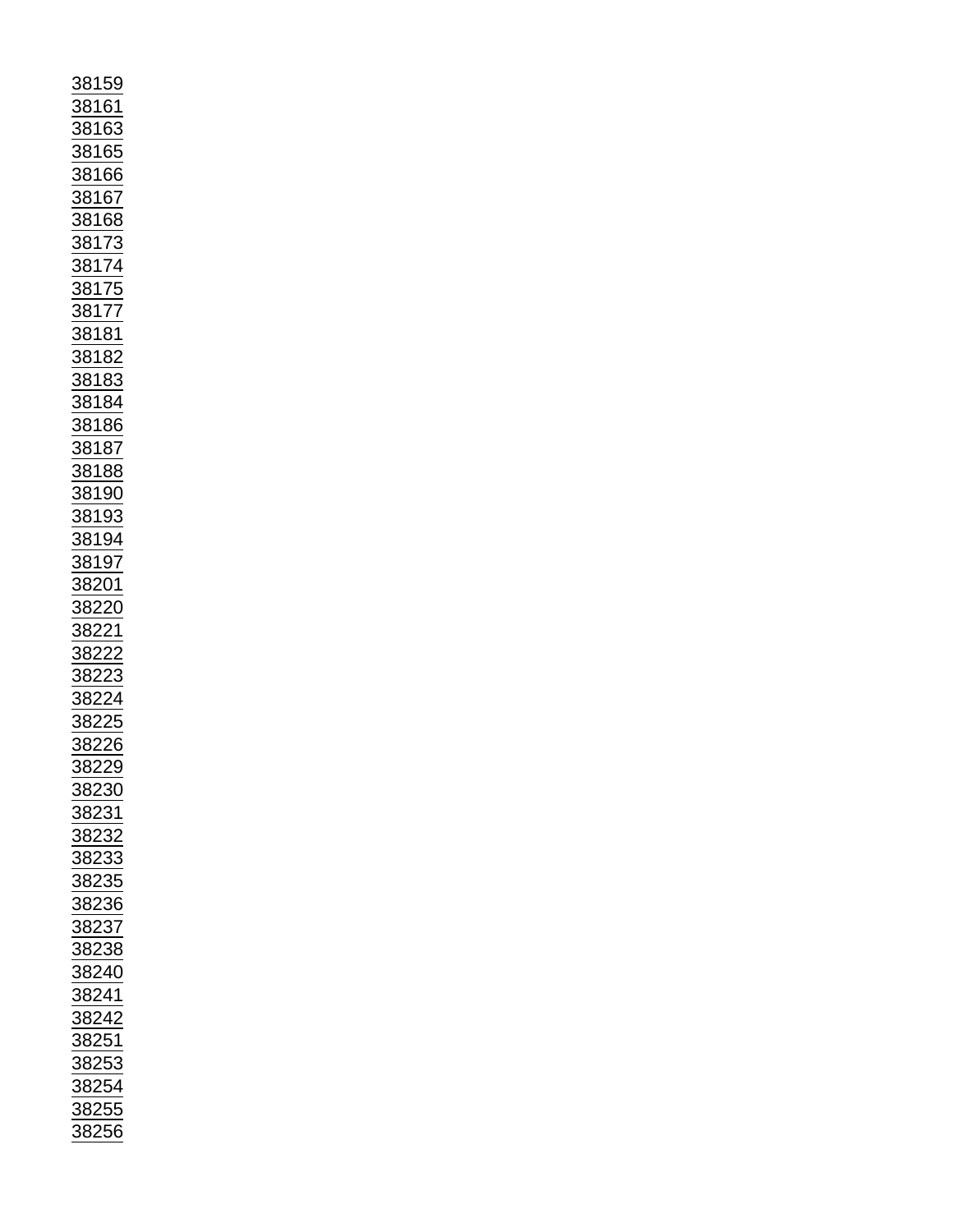| <u>38257</u>                                                                                                                                                                                                                                                                                                             |
|--------------------------------------------------------------------------------------------------------------------------------------------------------------------------------------------------------------------------------------------------------------------------------------------------------------------------|
|                                                                                                                                                                                                                                                                                                                          |
|                                                                                                                                                                                                                                                                                                                          |
|                                                                                                                                                                                                                                                                                                                          |
|                                                                                                                                                                                                                                                                                                                          |
|                                                                                                                                                                                                                                                                                                                          |
|                                                                                                                                                                                                                                                                                                                          |
|                                                                                                                                                                                                                                                                                                                          |
|                                                                                                                                                                                                                                                                                                                          |
|                                                                                                                                                                                                                                                                                                                          |
|                                                                                                                                                                                                                                                                                                                          |
|                                                                                                                                                                                                                                                                                                                          |
|                                                                                                                                                                                                                                                                                                                          |
|                                                                                                                                                                                                                                                                                                                          |
|                                                                                                                                                                                                                                                                                                                          |
|                                                                                                                                                                                                                                                                                                                          |
|                                                                                                                                                                                                                                                                                                                          |
|                                                                                                                                                                                                                                                                                                                          |
|                                                                                                                                                                                                                                                                                                                          |
|                                                                                                                                                                                                                                                                                                                          |
|                                                                                                                                                                                                                                                                                                                          |
|                                                                                                                                                                                                                                                                                                                          |
|                                                                                                                                                                                                                                                                                                                          |
|                                                                                                                                                                                                                                                                                                                          |
|                                                                                                                                                                                                                                                                                                                          |
|                                                                                                                                                                                                                                                                                                                          |
|                                                                                                                                                                                                                                                                                                                          |
|                                                                                                                                                                                                                                                                                                                          |
|                                                                                                                                                                                                                                                                                                                          |
|                                                                                                                                                                                                                                                                                                                          |
|                                                                                                                                                                                                                                                                                                                          |
|                                                                                                                                                                                                                                                                                                                          |
|                                                                                                                                                                                                                                                                                                                          |
|                                                                                                                                                                                                                                                                                                                          |
|                                                                                                                                                                                                                                                                                                                          |
|                                                                                                                                                                                                                                                                                                                          |
|                                                                                                                                                                                                                                                                                                                          |
|                                                                                                                                                                                                                                                                                                                          |
|                                                                                                                                                                                                                                                                                                                          |
|                                                                                                                                                                                                                                                                                                                          |
|                                                                                                                                                                                                                                                                                                                          |
|                                                                                                                                                                                                                                                                                                                          |
|                                                                                                                                                                                                                                                                                                                          |
|                                                                                                                                                                                                                                                                                                                          |
|                                                                                                                                                                                                                                                                                                                          |
|                                                                                                                                                                                                                                                                                                                          |
|                                                                                                                                                                                                                                                                                                                          |
|                                                                                                                                                                                                                                                                                                                          |
|                                                                                                                                                                                                                                                                                                                          |
|                                                                                                                                                                                                                                                                                                                          |
|                                                                                                                                                                                                                                                                                                                          |
|                                                                                                                                                                                                                                                                                                                          |
|                                                                                                                                                                                                                                                                                                                          |
|                                                                                                                                                                                                                                                                                                                          |
|                                                                                                                                                                                                                                                                                                                          |
|                                                                                                                                                                                                                                                                                                                          |
|                                                                                                                                                                                                                                                                                                                          |
|                                                                                                                                                                                                                                                                                                                          |
| 38258<br>38258<br>38259<br>38260<br>38260<br>38261<br>382811<br>38302<br>38302<br>38308<br>38311<br>38311<br>38311<br>38311<br>38311<br>38320<br>38322<br>38322<br>38322<br>38322<br>38312<br>38312<br>38312<br>38312<br>38312<br>38312<br>38322<br>38322<br>38322<br>38322<br>38322<br>38322<br>38322<br>38322<br>38322 |
| 38333                                                                                                                                                                                                                                                                                                                    |
|                                                                                                                                                                                                                                                                                                                          |
| <u>38334</u>                                                                                                                                                                                                                                                                                                             |
|                                                                                                                                                                                                                                                                                                                          |
|                                                                                                                                                                                                                                                                                                                          |
|                                                                                                                                                                                                                                                                                                                          |
| 38336<br>38337                                                                                                                                                                                                                                                                                                           |
|                                                                                                                                                                                                                                                                                                                          |
| 38338                                                                                                                                                                                                                                                                                                                    |
|                                                                                                                                                                                                                                                                                                                          |
|                                                                                                                                                                                                                                                                                                                          |
|                                                                                                                                                                                                                                                                                                                          |
|                                                                                                                                                                                                                                                                                                                          |
| 38339<br>38340<br>38341                                                                                                                                                                                                                                                                                                  |
|                                                                                                                                                                                                                                                                                                                          |
| 38342                                                                                                                                                                                                                                                                                                                    |
|                                                                                                                                                                                                                                                                                                                          |
| 38343                                                                                                                                                                                                                                                                                                                    |
|                                                                                                                                                                                                                                                                                                                          |
|                                                                                                                                                                                                                                                                                                                          |
|                                                                                                                                                                                                                                                                                                                          |
|                                                                                                                                                                                                                                                                                                                          |
|                                                                                                                                                                                                                                                                                                                          |
| $\frac{1218}{38344}$ $\frac{38345}{38346}$                                                                                                                                                                                                                                                                               |
|                                                                                                                                                                                                                                                                                                                          |
|                                                                                                                                                                                                                                                                                                                          |
|                                                                                                                                                                                                                                                                                                                          |
|                                                                                                                                                                                                                                                                                                                          |
| $\frac{1}{\frac{38347}{38348}}$<br>38352                                                                                                                                                                                                                                                                                 |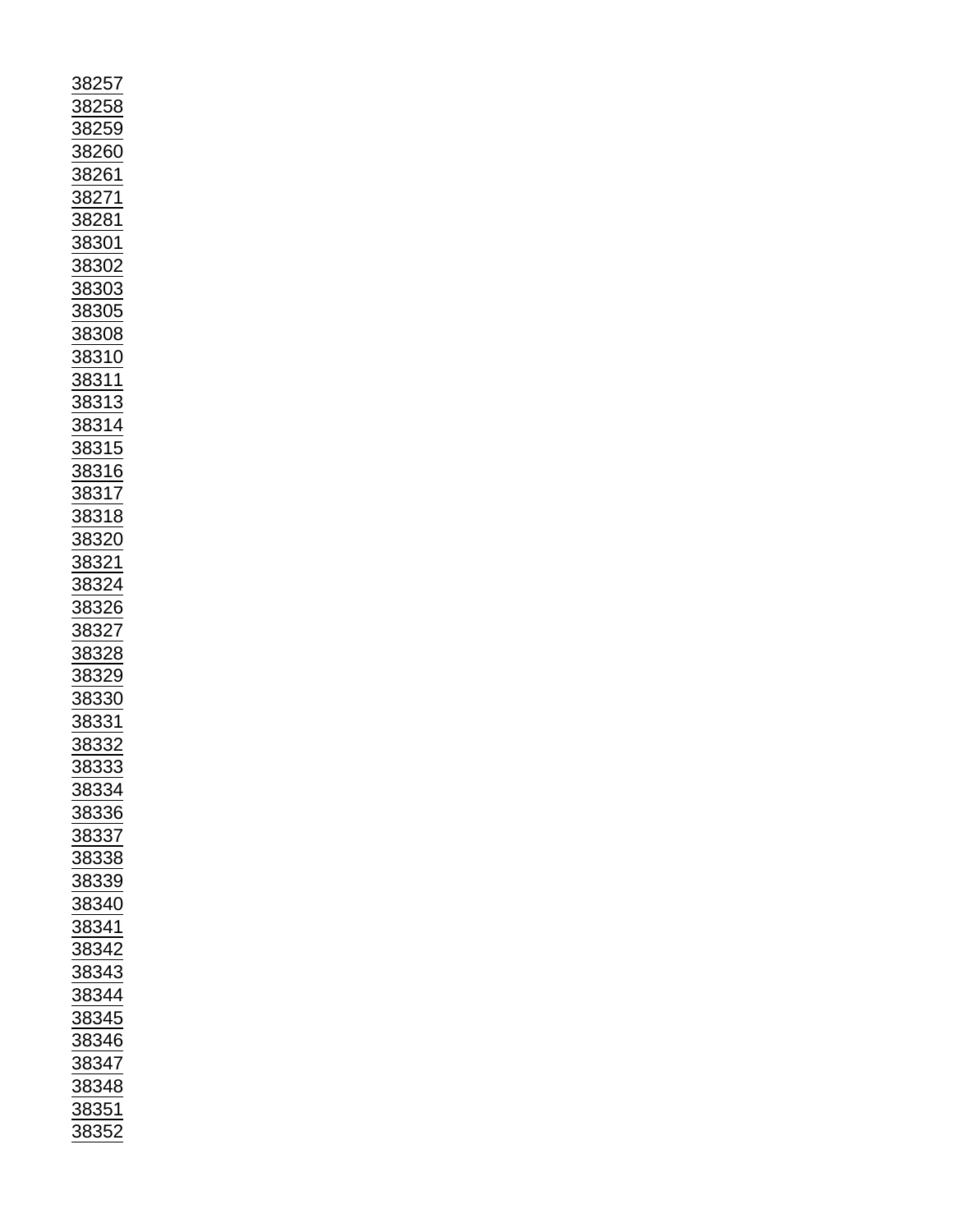| 88355                                                               |
|---------------------------------------------------------------------|
|                                                                     |
| 38356                                                               |
|                                                                     |
| <u>88357</u>                                                        |
| 38358                                                               |
|                                                                     |
| 38359                                                               |
|                                                                     |
| <u>88361</u>                                                        |
|                                                                     |
|                                                                     |
| <u>88362</u>                                                        |
|                                                                     |
|                                                                     |
| $\frac{1}{38363}$<br>$\frac{38365}{38366}$<br>$\frac{38366}{38367}$ |
|                                                                     |
|                                                                     |
|                                                                     |
|                                                                     |
|                                                                     |
|                                                                     |
| $\frac{1}{38368}$                                                   |
| 38369                                                               |
|                                                                     |
|                                                                     |
|                                                                     |
|                                                                     |
|                                                                     |
|                                                                     |
| 38370<br>38371<br>38372<br>38374<br>38375<br>38375<br>38376         |
|                                                                     |
|                                                                     |
|                                                                     |
|                                                                     |
|                                                                     |
|                                                                     |
|                                                                     |
|                                                                     |
| <u>38378</u>                                                        |
|                                                                     |
| 38379<br>38380                                                      |
|                                                                     |
|                                                                     |
| 38381                                                               |
|                                                                     |
|                                                                     |
|                                                                     |
| <u>38382</u>                                                        |
|                                                                     |
|                                                                     |
|                                                                     |
|                                                                     |
|                                                                     |
| $\frac{1}{38387}$<br>$\frac{38388}{38389}$                          |
| 38390                                                               |
|                                                                     |
| <u>38391</u>                                                        |
|                                                                     |
| 38392                                                               |
|                                                                     |
| <u>38393</u>                                                        |
| 38401                                                               |
|                                                                     |
| <u>38402</u>                                                        |
|                                                                     |
| 38425                                                               |
|                                                                     |
| 38449                                                               |
|                                                                     |
| 38450                                                               |
| 38451                                                               |
|                                                                     |
|                                                                     |
| 38452                                                               |
| 38453                                                               |
|                                                                     |
| <u>38454</u>                                                        |
|                                                                     |
| 38455                                                               |
|                                                                     |
| 38456                                                               |
| 38457                                                               |
|                                                                     |
| 38459                                                               |
|                                                                     |
| 38460<br>38461                                                      |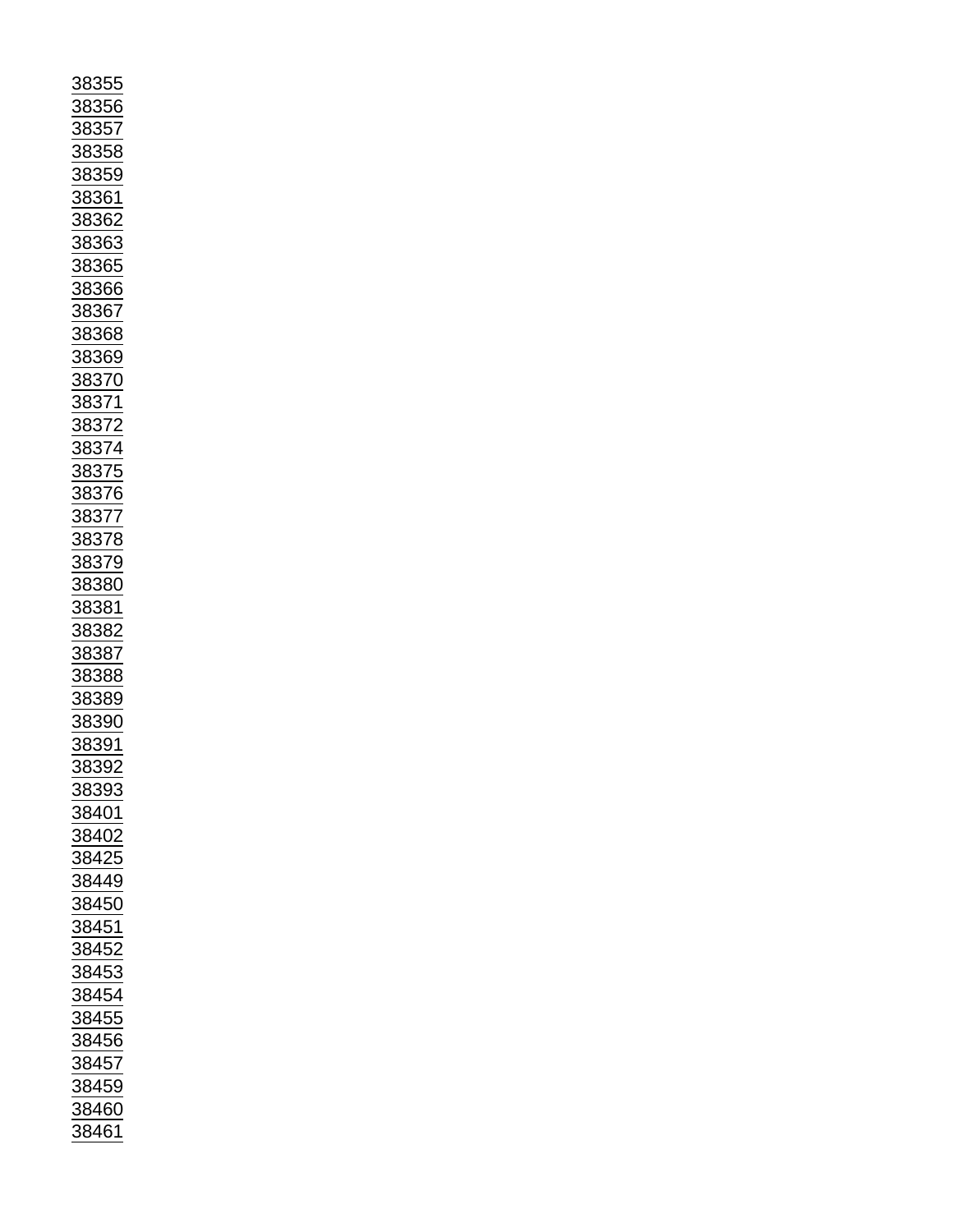| 38462                                                                                                                                       |
|---------------------------------------------------------------------------------------------------------------------------------------------|
|                                                                                                                                             |
| 38463                                                                                                                                       |
|                                                                                                                                             |
| 38464                                                                                                                                       |
|                                                                                                                                             |
| 38468                                                                                                                                       |
|                                                                                                                                             |
| 38469                                                                                                                                       |
|                                                                                                                                             |
| 3847                                                                                                                                        |
|                                                                                                                                             |
| <u>847</u>                                                                                                                                  |
|                                                                                                                                             |
| $\frac{38473}{2}$                                                                                                                           |
|                                                                                                                                             |
|                                                                                                                                             |
| $\frac{1}{38474}$ $\frac{38475}{170}$                                                                                                       |
|                                                                                                                                             |
| $\frac{1}{38476}$                                                                                                                           |
|                                                                                                                                             |
|                                                                                                                                             |
| 38477                                                                                                                                       |
|                                                                                                                                             |
| $\frac{1}{28478}$                                                                                                                           |
|                                                                                                                                             |
| 38481                                                                                                                                       |
|                                                                                                                                             |
| 38482                                                                                                                                       |
|                                                                                                                                             |
|                                                                                                                                             |
|                                                                                                                                             |
|                                                                                                                                             |
| 38483<br>38485<br>38486                                                                                                                     |
|                                                                                                                                             |
|                                                                                                                                             |
| 38487                                                                                                                                       |
|                                                                                                                                             |
| 38488                                                                                                                                       |
|                                                                                                                                             |
| 38501                                                                                                                                       |
|                                                                                                                                             |
| 38502                                                                                                                                       |
|                                                                                                                                             |
| 38503                                                                                                                                       |
|                                                                                                                                             |
|                                                                                                                                             |
|                                                                                                                                             |
| 38504                                                                                                                                       |
|                                                                                                                                             |
|                                                                                                                                             |
| $\frac{1}{38505}$                                                                                                                           |
|                                                                                                                                             |
|                                                                                                                                             |
|                                                                                                                                             |
|                                                                                                                                             |
|                                                                                                                                             |
|                                                                                                                                             |
|                                                                                                                                             |
|                                                                                                                                             |
|                                                                                                                                             |
| $\begin{array}{r} \n \overline{38506} \\  38541 \\  \hline\n 38542 \\  \hline\n 38543 \\  \hline\n 38544 \\  \hline\n 0.5111\n \end{array}$ |
| 38545                                                                                                                                       |
|                                                                                                                                             |
| 38547                                                                                                                                       |
|                                                                                                                                             |
| 38548                                                                                                                                       |
|                                                                                                                                             |
| 38549                                                                                                                                       |
|                                                                                                                                             |
| 38550                                                                                                                                       |
|                                                                                                                                             |
| 38551                                                                                                                                       |
|                                                                                                                                             |
| 38552                                                                                                                                       |
|                                                                                                                                             |
| 38553                                                                                                                                       |
|                                                                                                                                             |
| 38554                                                                                                                                       |
|                                                                                                                                             |
| 38555                                                                                                                                       |
|                                                                                                                                             |
| 38556                                                                                                                                       |
|                                                                                                                                             |
| 38557                                                                                                                                       |
|                                                                                                                                             |
| 38558                                                                                                                                       |
|                                                                                                                                             |
| 38559                                                                                                                                       |
|                                                                                                                                             |
| 38560                                                                                                                                       |
|                                                                                                                                             |
| 38562<br>38563                                                                                                                              |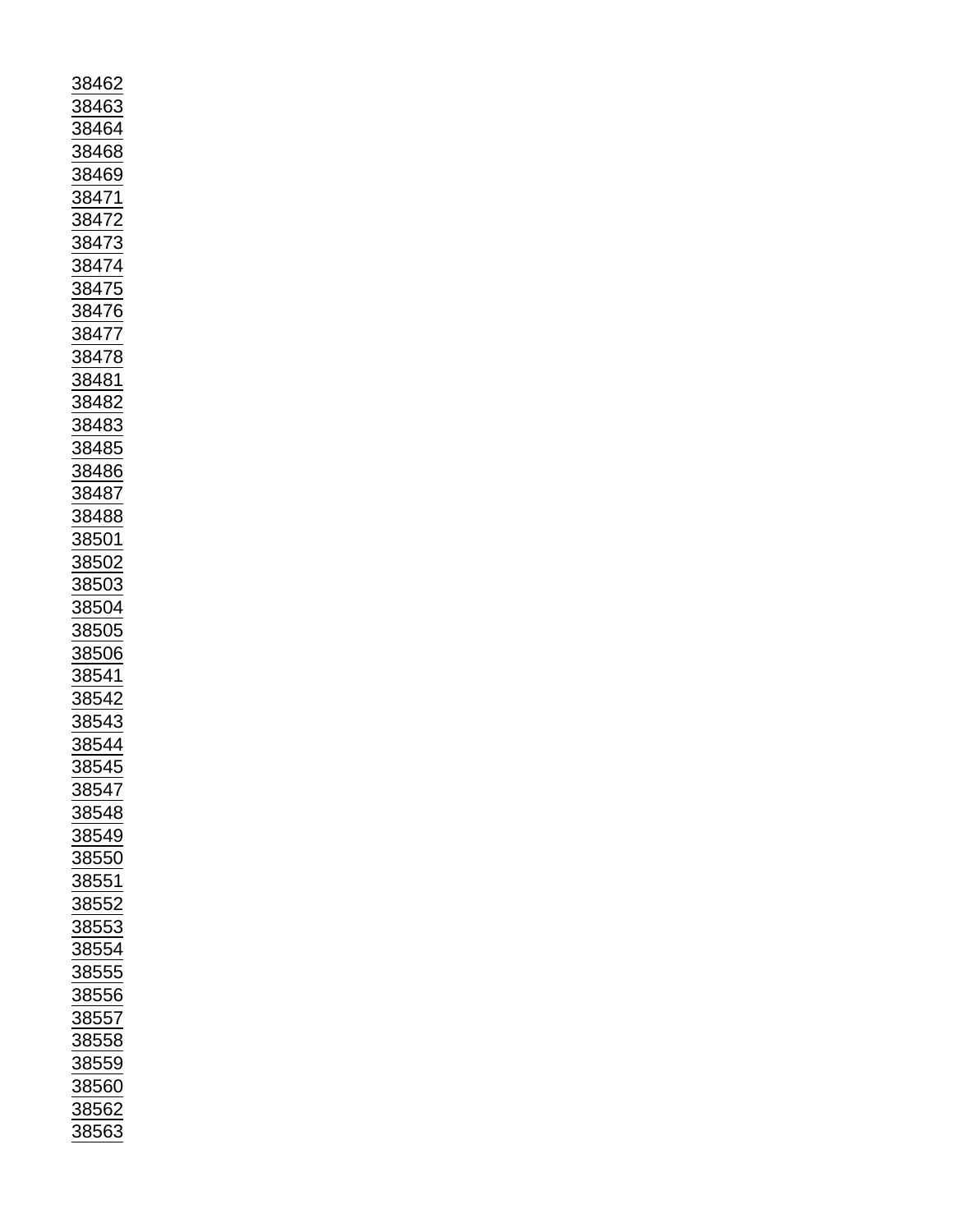Contact Address: 2416 21st Avenue South Suite 100 Nashville, TN 37212 Contact Phone: 1-800-342-1660 1-800-342-1660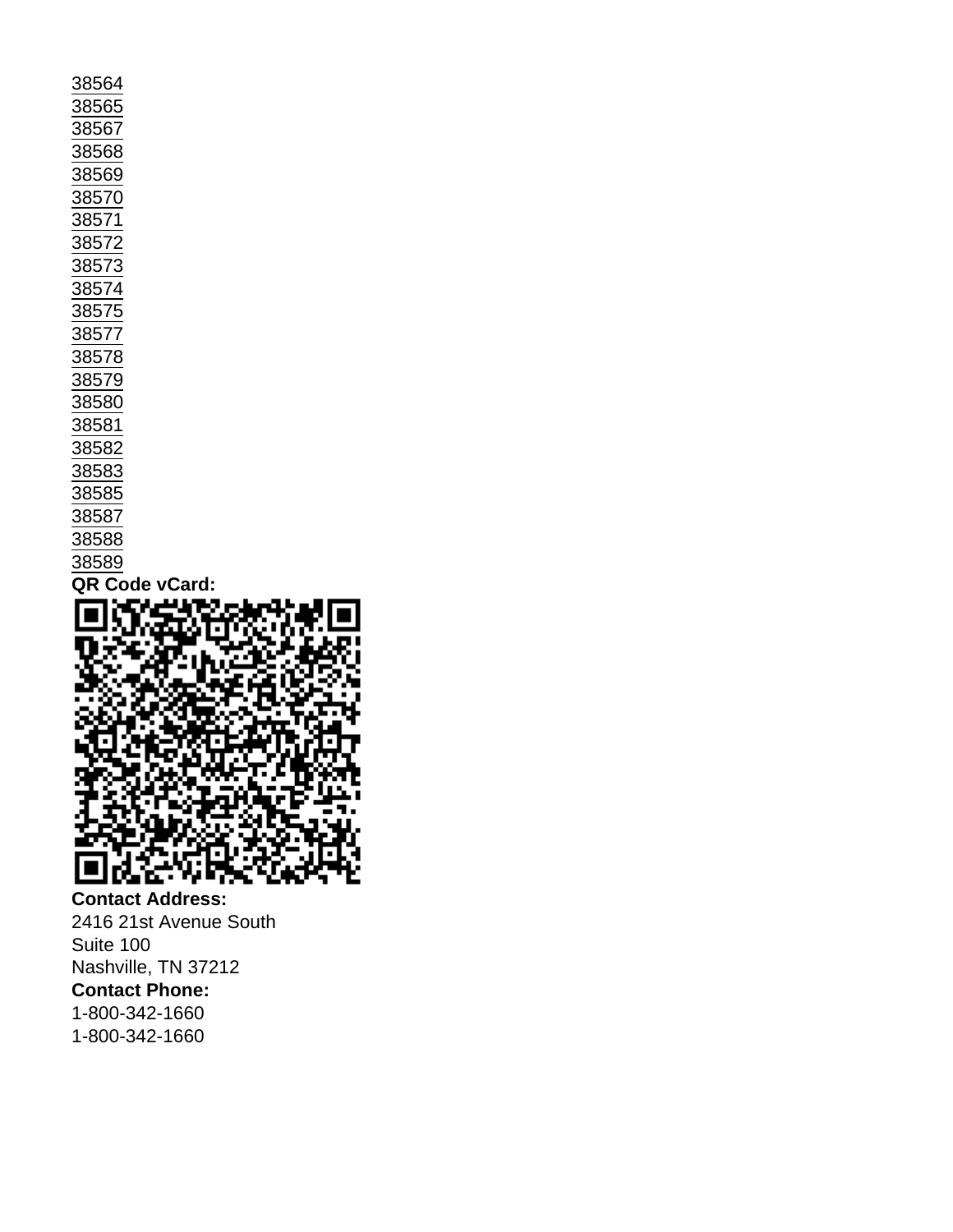Website URL: <http://www.disabilityrightstn.org>

Tags: [Service Office; Organization](https://www.tals.org/taxonomy/term/1207) [Anderson](https://www.tals.org/taxonomy/term/1317) [Bedford](https://www.tals.org/taxonomy/term/1318) [Benton](https://www.tals.org/taxonomy/term/1319) [Bledsoe](https://www.tals.org/taxonomy/term/1320) **[Blount](https://www.tals.org/taxonomy/term/1321) [Bradley](https://www.tals.org/taxonomy/term/1322) [Campbell](https://www.tals.org/taxonomy/term/1323) [Cannon](https://www.tals.org/taxonomy/term/1324) [Carroll](https://www.tals.org/taxonomy/term/1325) [Carter](https://www.tals.org/taxonomy/term/1326) [Lauderdale](https://www.tals.org/taxonomy/term/1327)** [Lawrence](https://www.tals.org/taxonomy/term/1328) [Lewis](https://www.tals.org/taxonomy/term/1329) **[Lincoln](https://www.tals.org/taxonomy/term/1330)** [Loudon](https://www.tals.org/taxonomy/term/1331) **[Macon](https://www.tals.org/taxonomy/term/1332)** [Madison](https://www.tals.org/taxonomy/term/1333) **[Marion](https://www.tals.org/taxonomy/term/1334)** [Marshall](https://www.tals.org/taxonomy/term/1335) **[Maury](https://www.tals.org/taxonomy/term/1336) [Cheatham](https://www.tals.org/taxonomy/term/1337) [Chester](https://www.tals.org/taxonomy/term/1338) [Claiborne](https://www.tals.org/taxonomy/term/1339)** [Clay](https://www.tals.org/taxonomy/term/1340) **[Cocke](https://www.tals.org/taxonomy/term/1341) [Coffee](https://www.tals.org/taxonomy/term/1342) [Crockett](https://www.tals.org/taxonomy/term/1343) [Cumberland](https://www.tals.org/taxonomy/term/1344) [Davidson](https://www.tals.org/taxonomy/term/1345)** [DeKalb](https://www.tals.org/taxonomy/term/1346) **[Decatur](https://www.tals.org/taxonomy/term/1347)** [Dickson](https://www.tals.org/taxonomy/term/1348) [Dyer](https://www.tals.org/taxonomy/term/1349) [Fayette](https://www.tals.org/taxonomy/term/1350) **[Fentress](https://www.tals.org/taxonomy/term/1351) [Franklin](https://www.tals.org/taxonomy/term/1352)** [Gibson](https://www.tals.org/taxonomy/term/1353) **[Giles](https://www.tals.org/taxonomy/term/1354) [Grainger](https://www.tals.org/taxonomy/term/1355) [Greene](https://www.tals.org/taxonomy/term/1356) [Grundy](https://www.tals.org/taxonomy/term/1357)**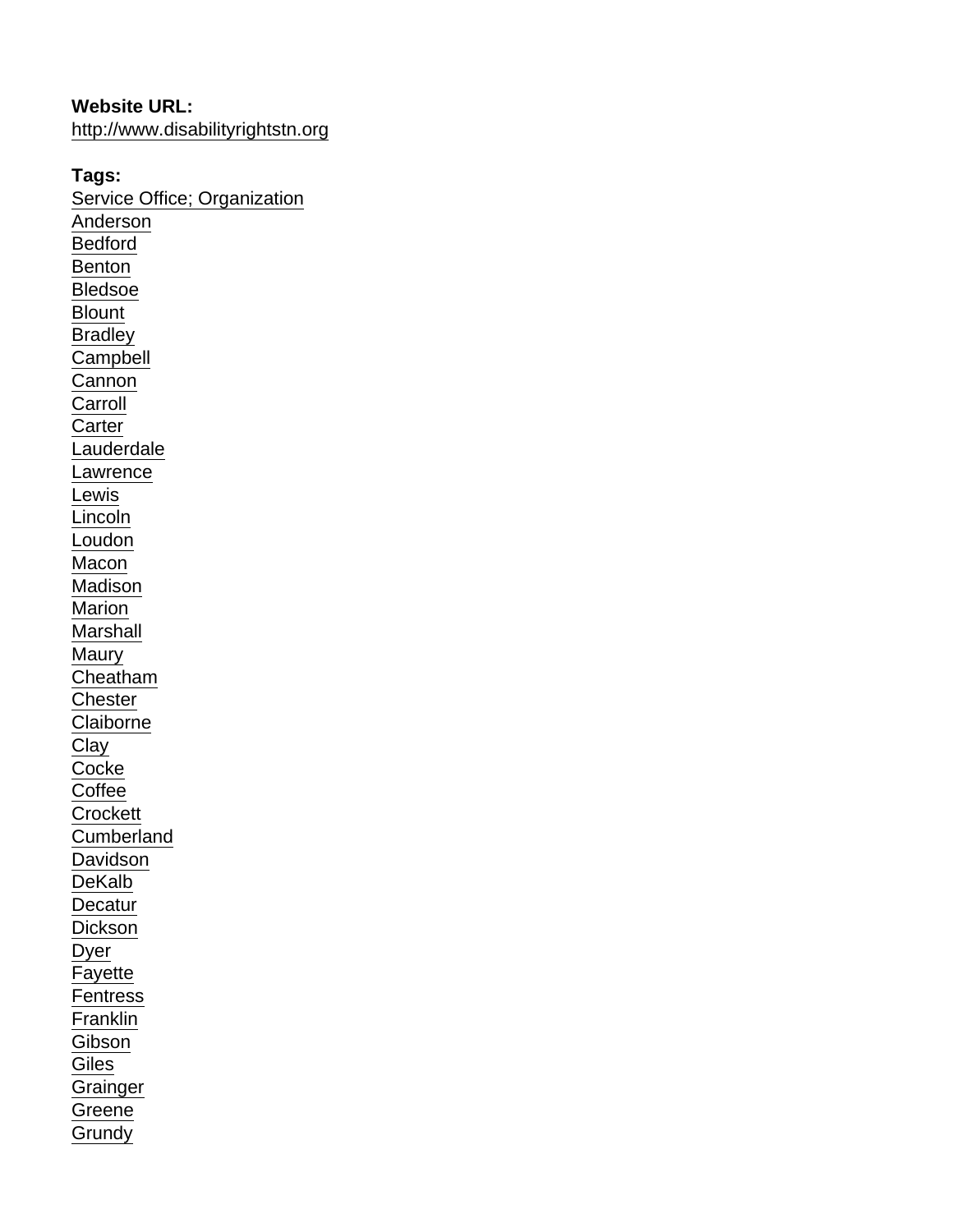[Hamblen](https://www.tals.org/taxonomy/term/1358) **[Hamilton](https://www.tals.org/taxonomy/term/1359) [Hancock](https://www.tals.org/taxonomy/term/1360)** [Hardeman](https://www.tals.org/taxonomy/term/1361) [McMinn](https://www.tals.org/taxonomy/term/1362) **[McNairy](https://www.tals.org/taxonomy/term/1363)** [Meigs](https://www.tals.org/taxonomy/term/1364) [Monroe](https://www.tals.org/taxonomy/term/1365) **[Montgomery](https://www.tals.org/taxonomy/term/1366)** [Moore](https://www.tals.org/taxonomy/term/1367) **[Morgan](https://www.tals.org/taxonomy/term/1368) [Obion](https://www.tals.org/taxonomy/term/1369) [Overton](https://www.tals.org/taxonomy/term/1370)** [Perry](https://www.tals.org/taxonomy/term/1371) **[Pickett](https://www.tals.org/taxonomy/term/1372)** [Polk](https://www.tals.org/taxonomy/term/1373) [Putnam](https://www.tals.org/taxonomy/term/1374) [Rhea](https://www.tals.org/taxonomy/term/1375) [Roane](https://www.tals.org/taxonomy/term/1376) [Robertson](https://www.tals.org/taxonomy/term/1377) [Rutherford](https://www.tals.org/taxonomy/term/1378) **[Scott](https://www.tals.org/taxonomy/term/1379) [Sequatchie](https://www.tals.org/taxonomy/term/1380)** [Sevier](https://www.tals.org/taxonomy/term/1381) **[Shelby](https://www.tals.org/taxonomy/term/1382) [Smith](https://www.tals.org/taxonomy/term/1383) [Stewart](https://www.tals.org/taxonomy/term/1384) [Sullivan](https://www.tals.org/taxonomy/term/1385)** [Sumner](https://www.tals.org/taxonomy/term/1386) **[Tipton](https://www.tals.org/taxonomy/term/1387) [Trousdale](https://www.tals.org/taxonomy/term/1388)** [Unicoi](https://www.tals.org/taxonomy/term/1389) **[Union](https://www.tals.org/taxonomy/term/1390)** [Van Buren](https://www.tals.org/taxonomy/term/1391) [Warren](https://www.tals.org/taxonomy/term/1392) [Washington](https://www.tals.org/taxonomy/term/1393) **[Wayne](https://www.tals.org/taxonomy/term/1394) [Weakley](https://www.tals.org/taxonomy/term/1395) [White](https://www.tals.org/taxonomy/term/1396) [Williamson](https://www.tals.org/taxonomy/term/1397) [Wilson](https://www.tals.org/taxonomy/term/1398)** [Hardin](https://www.tals.org/taxonomy/term/1399) **[Hawkins](https://www.tals.org/taxonomy/term/1400) [Haywood](https://www.tals.org/taxonomy/term/1401)** [Henderson](https://www.tals.org/taxonomy/term/1402) **[Henry](https://www.tals.org/taxonomy/term/1403)** [Hickman](https://www.tals.org/taxonomy/term/1404)